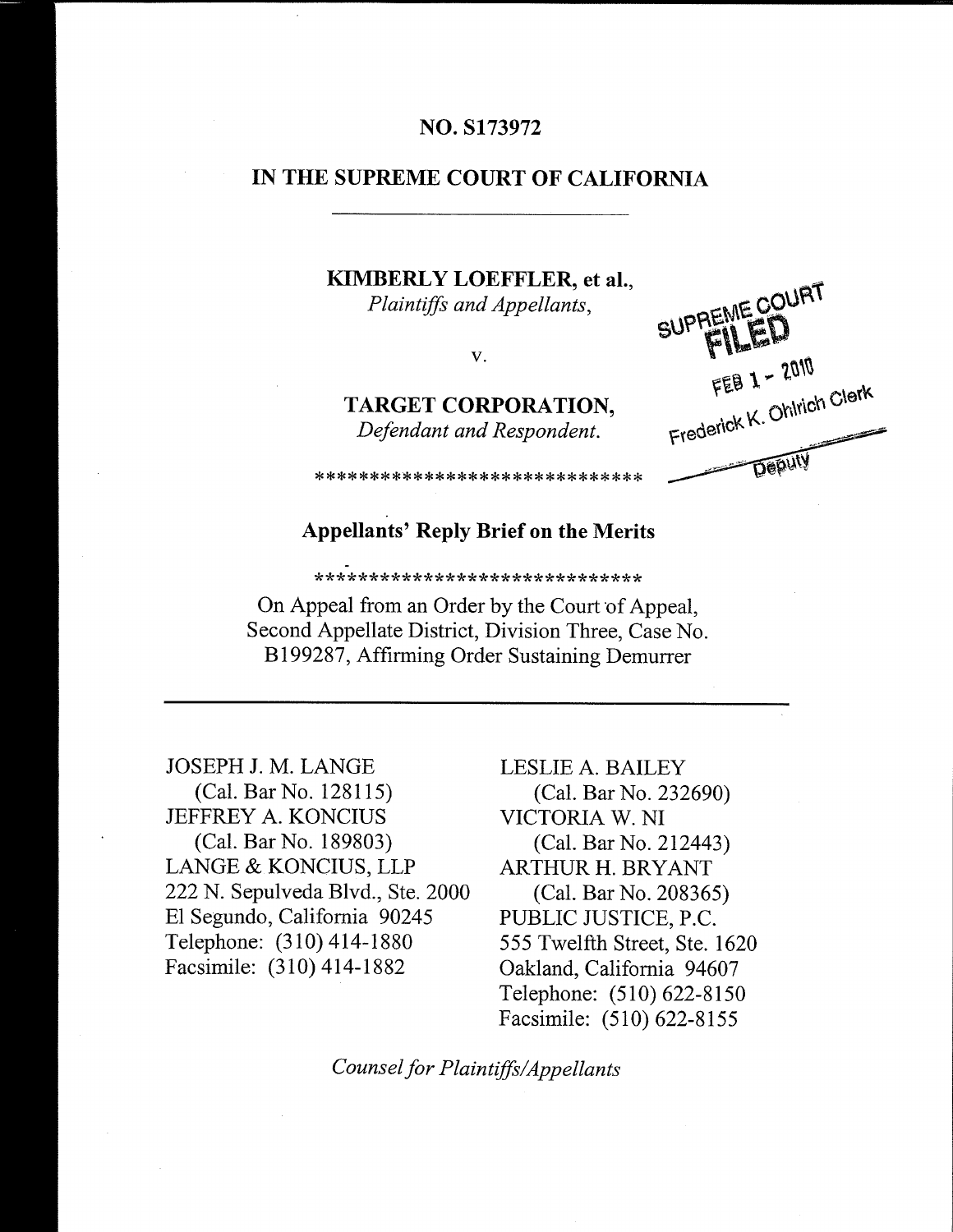# **TABLE OF CONTENTS**

<span id="page-1-0"></span>

| $\mathbf{I}$ . |           | THE PLAIN LANGUAGE OF THE CONSTITUTION,<br>TAX CODE, AND CONSUMER PROTECTION LAWS<br><b>ESTABLISHES THAT PLAINTIFFS' CLAIMS ARE</b>                  |
|----------------|-----------|------------------------------------------------------------------------------------------------------------------------------------------------------|
|                | A.        | Article XIII, Section 32's Rule Against Enjoining<br>Tax Collection Applies Only In Actions Against                                                  |
|                | <b>B.</b> | Article XIII, Section 32's Restriction On Remedies<br>and the Tax Code's Administrative Exhaustion<br>Requirements Apply Only To Actions "To         |
|                | C.        | The UCL, CLRA, and Tax Regulations Expressly                                                                                                         |
| $\Pi$ .        |           | NO POLICY REASON JUSTIFIES REWRITING<br><b>CALIFORNIA'S CONSTITUTION AND STATUTES</b><br>TO IMMUNIZE TARGET FROM PLAINTIFFS'<br>13                   |
|                | A.        | Target Is Not the Legal Equivalent of the State,<br>and Plaintiffs' Claims Are Not "Substantively<br>Indistinguishable" From a Tax Refund Lawsuit 13 |
|                | <b>B.</b> | Target's Own Interests Do Not Entitle It To<br>Constitutional or Statutory Immunity 17                                                               |
|                | C.        | Courts Have, and Should Retain, the Ultimate<br>Authority To Interpret and Enforce the Tax<br>20                                                     |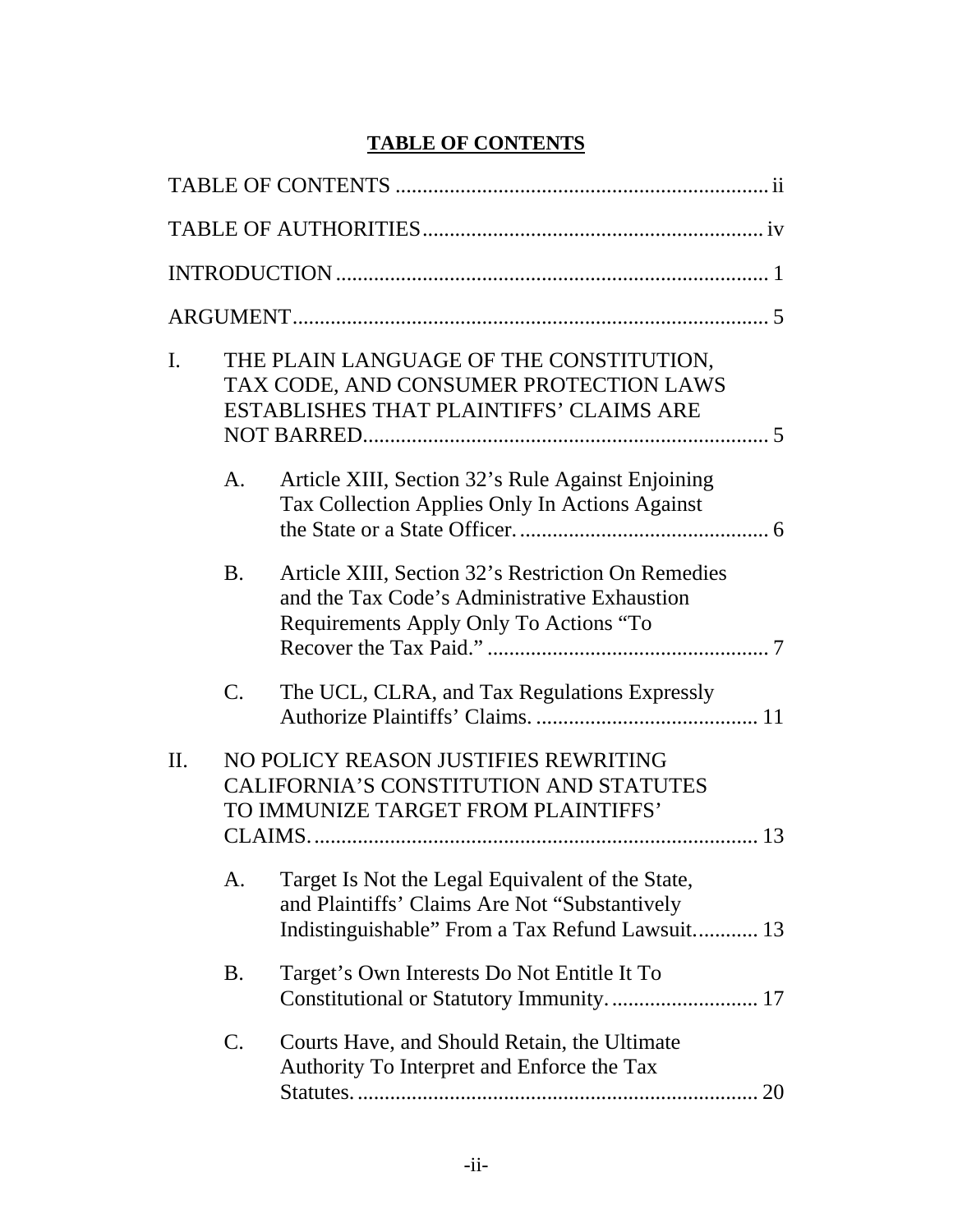| III. | TARGET'S ARGUMENT THAT ITS CUSTOMERS |                                                                                                    |  |  |
|------|--------------------------------------|----------------------------------------------------------------------------------------------------|--|--|
|      |                                      | DO NOT NEED CONSUMER PROTECTION LAWS                                                               |  |  |
|      |                                      |                                                                                                    |  |  |
|      | A.                                   | Target's Insistence That It Has Not Violated the<br>Law Is Irrelevant To Whether It Is Immune from |  |  |
|      | <b>B.</b>                            | Target's Argument That It Did Not Benefit From<br>the Unlawful Charges Is Irrelevant To Whether It |  |  |
|      | C.                                   | Target's Argument That the Tax Code Is<br>Complicated Is Irrelevant To Whether It Is               |  |  |
|      | D.                                   | Consumers' Ability To "Complain" To the Board<br>Does Not Make Consumer Protection Laws            |  |  |
|      |                                      |                                                                                                    |  |  |
|      |                                      |                                                                                                    |  |  |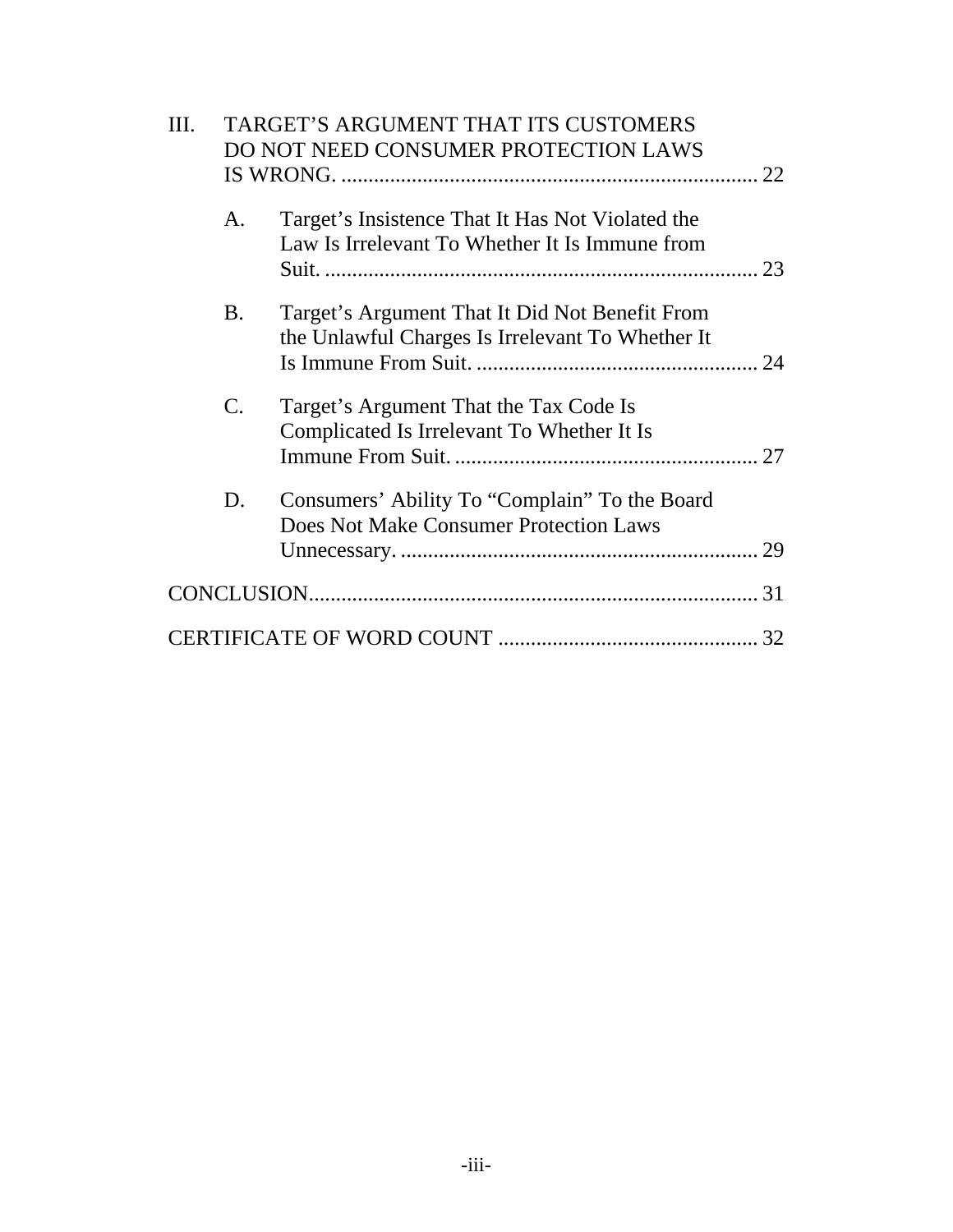## **TABLE OF AUTHORITIES**

# <span id="page-3-0"></span>**Cases**

| Associated Beverage Co. v. Bd. of Equalization (1990) 224                                                                                                                  |
|----------------------------------------------------------------------------------------------------------------------------------------------------------------------------|
| Barnes v. State Bd. of Equalization (1981) 118 Cal.App.3d                                                                                                                  |
| Borders Online, LLC v. State Bd. of Equalization (2005) 129                                                                                                                |
| Cal. Logistics, Inc. v. State (2008) 161 Cal. App. 4th 242, 73                                                                                                             |
| Cel-Tech Commc'ns, Inc. v. Los Angeles Cellular Tel. Co.                                                                                                                   |
| City of Anaheim v. Super. Ct. (2009) 179 Cal. App. 4th 825,                                                                                                                |
| City of Gilroy v. State Bd. of Equalization (1989) 212                                                                                                                     |
| Cortez v. Purolator Air Filtration Products Co. (2000) 23                                                                                                                  |
| Dell, Inc. v. Super. Ct. (Mohan) (2008) 159 Cal.App.4th 911,                                                                                                               |
|                                                                                                                                                                            |
| Farmers' Ins. Exchange v. Super. Ct. (2006) 137 Cal.App.4th                                                                                                                |
| Howard Jarvis Taxpayers Ass'n v. City of La Habra (2001)                                                                                                                   |
| In re Tobacco II Cases (2009) 46 Cal.4th 298, 93 Cal.Rptr.3d                                                                                                               |
| Kasky v. Nike, Inc. (2002) 27 Cal.4th 939, 119 Cal.Rptr.2d<br>296, cert. granted, 537 U.S. 1099, 123 S.Ct. 817, and<br>cert. dismissed as improvidently granted (2003) 539 |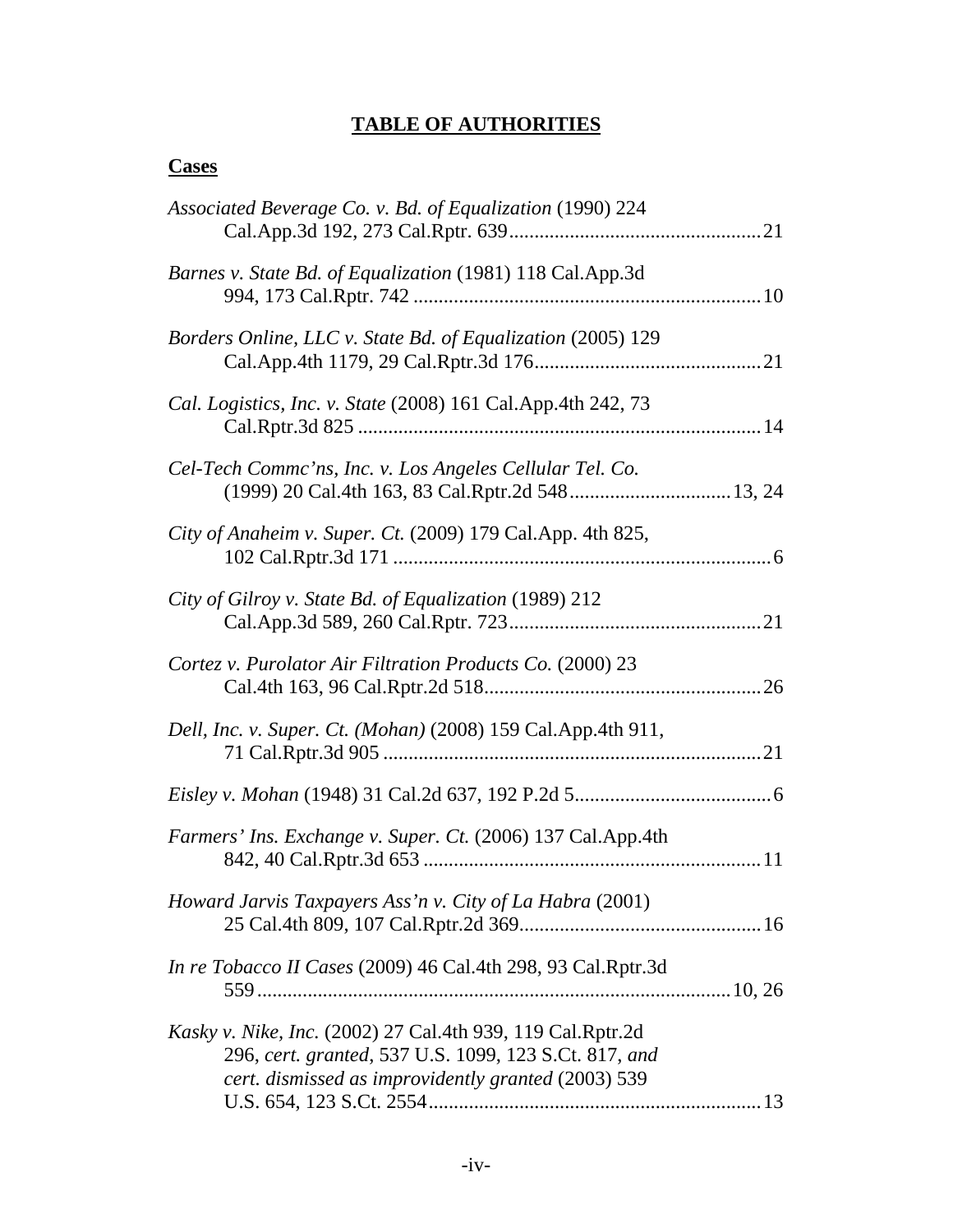| Korea Supply Co. v. Lockheed Martin Corp. (2003) 29                                                                      |  |
|--------------------------------------------------------------------------------------------------------------------------|--|
| Livingston Rock & Gravel Co. v. Salvo (1955) 136                                                                         |  |
| Modern Barber Colls., Inc. v. Cal. Employment Stabilization<br>Comm'n (1948) 31 Cal.2d 720, 192 P.2d 916 14              |  |
| Monterey Peninsula Taxpayers Ass'n v. County of Monterey<br>(1992) 8 Cal.App.4th 1520, 11 Cal.Rptr.2d 188 15             |  |
| Ontario Community Found., Inc. v. State Bd. of Equalization                                                              |  |
| Pacific Gas & Elec. Co. v. State Bd. of Equalization (1980)                                                              |  |
| Pacific Motor Transport Co. v. State Bd. of Equalization                                                                 |  |
| People ex rel. Lungren v. Super. Ct. (1996) 14 Cal.4th 294,                                                              |  |
| Preston v. State Bd. of Equalization (2001) 25 Cal.4th 197,                                                              |  |
| Quelimane Co. v. Stewart Title Guaranty Co. (1998) 19                                                                    |  |
| Sea World, Inc. v. County of San Diego (1994) 27                                                                         |  |
| State Bd. of Equalization v. Super. Ct. (O'Hara & Kendall<br><i>Aviation, Inc.</i> ) (1985) 39 Cal.3d 633, 217 Cal.Rptr. |  |
| Stop Youth Addiction, Inc. v. Lucky Stores, Inc. (1998) 17                                                               |  |
| Ticconi v. Blue Shield of Cal. Life & Ins. Co. (2008) 160                                                                |  |
| U.S. v. Cal. State Bd. of Equalization (9th Cir. 1981) 650 F.2d                                                          |  |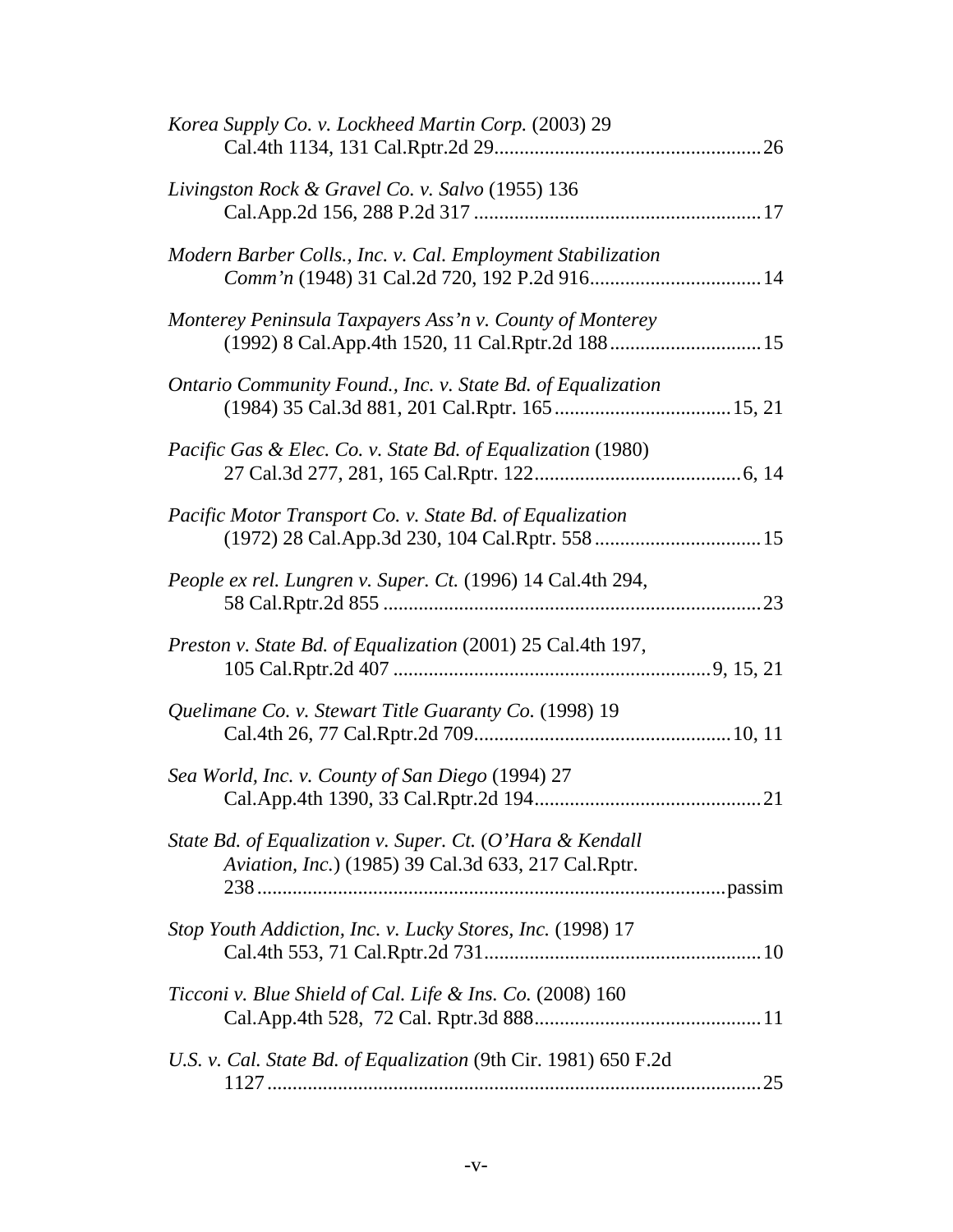| Western Oil & Gas Ass'n v. State Bd. of Equalization (1987)   |  |
|---------------------------------------------------------------|--|
| Woosley v. State of California (1992) 3 Cal. 4th 758, 13 Cal. |  |
| Yamaha Corp. v. State Bd. of Equalization (1998) 19 Cal.4th   |  |
| Zhang v. Super. Ct. (Cal. Capital Ins Agency) (2009) 178      |  |
| <b>Constitutional Provisions</b>                              |  |
|                                                               |  |
| <b>Statutes and Regulations</b>                               |  |
|                                                               |  |
|                                                               |  |
|                                                               |  |
|                                                               |  |
|                                                               |  |
|                                                               |  |
|                                                               |  |
|                                                               |  |
|                                                               |  |
|                                                               |  |
|                                                               |  |
|                                                               |  |
|                                                               |  |
|                                                               |  |
|                                                               |  |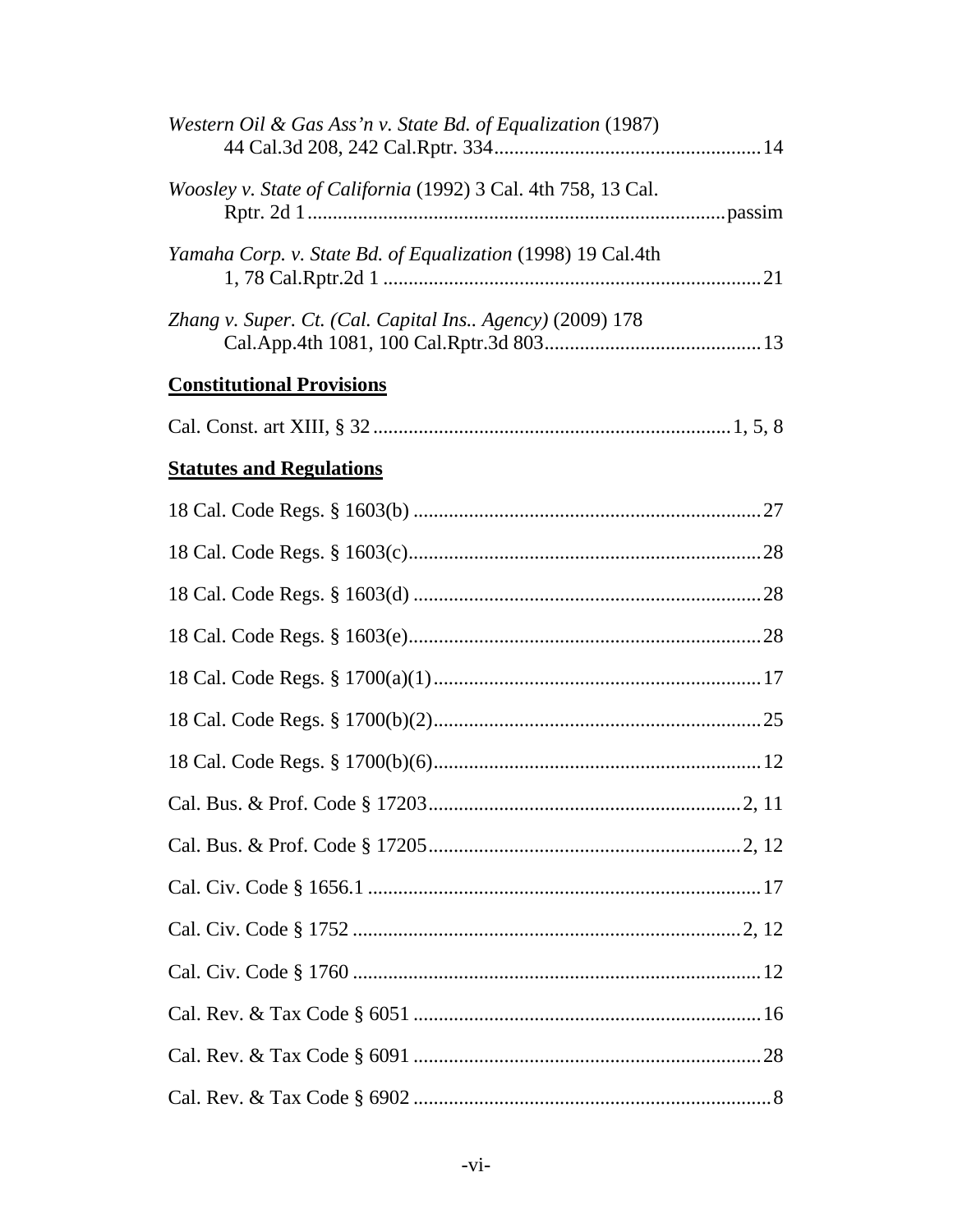# **Other Authorities**

| State Bd. of Equalization, 2007–08 Annual Report, available<br>at http://www.boe.ca.gov/annual/pdf/2008/4-     |  |
|----------------------------------------------------------------------------------------------------------------|--|
|                                                                                                                |  |
| State Bd. of Equalization, Pub. 22: Tax Tips for the Dining<br>and Beverage Industry (Mar. 2006), available at |  |
|                                                                                                                |  |
| State Bd. of Equalization, Sales Tax Evasion, available at                                                     |  |
|                                                                                                                |  |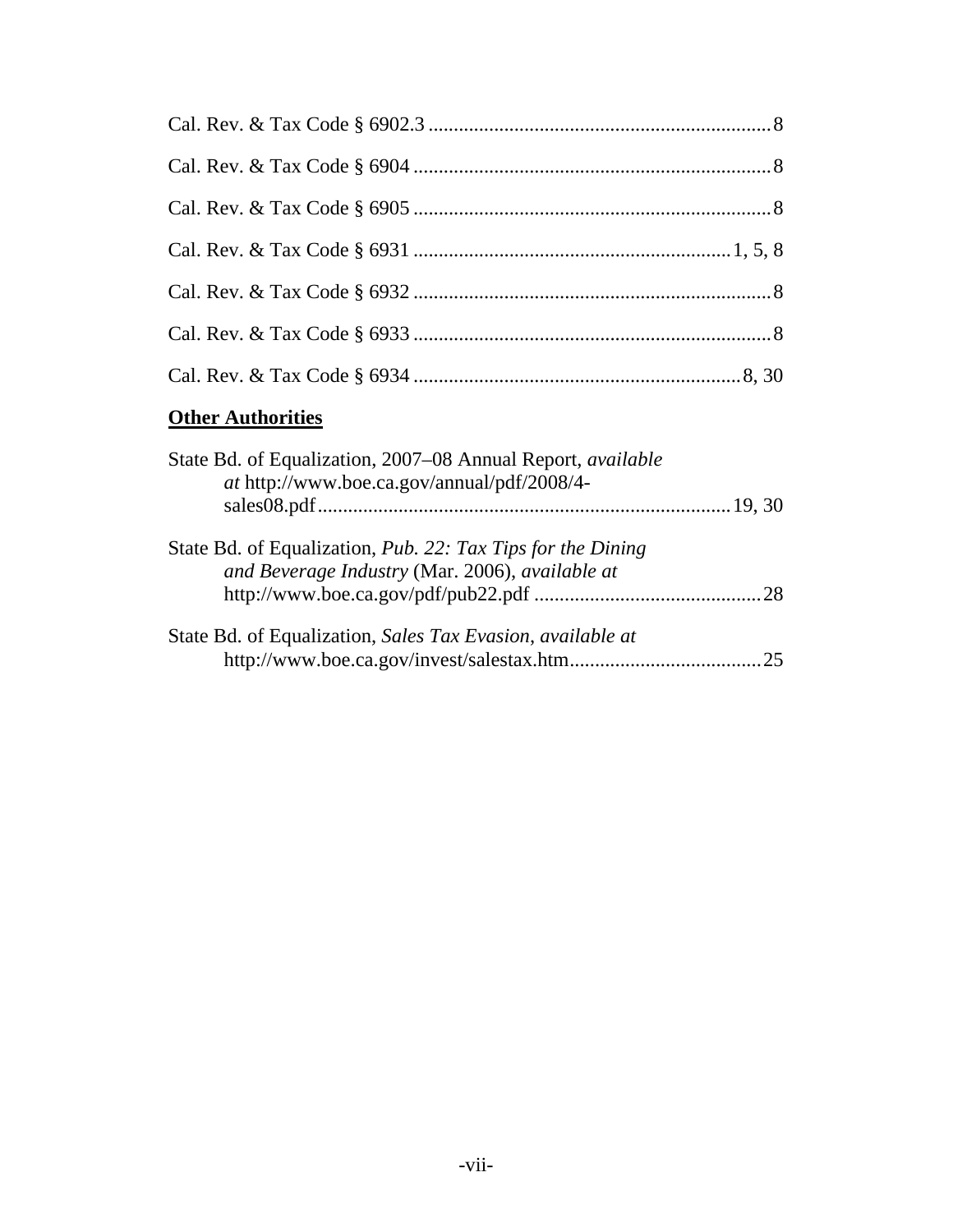#### **INTRODUCTION**

<span id="page-7-0"></span>This appeal is not merely about "hot coffee" or 15 cents. The issue before the Court is whether retailers are constitutionally and statutorily immune from suit under California's strong consumer protection laws if they violate the law by imposing sales tax reimbursement charges on taxexempt items.

To answer that question, the Court need look no further than the plain text of the constitutional and statutory provisions at issue. In our Opening Brief, we established that, by their own plain language, Article XIII, section 32 of the California Constitution ("section 32") and its corollaries in the California Revenue and Tax Code ("Tax Code") do not bar Plaintiffs' claims. First, section 32's bar against enjoining tax collection (mirrored by Tax Code § 6931) expressly applies only in "proceedings . . . against this State or any officer thereof." Cal. Const. art. XIII, § 32. Second, section 32's restriction on remedies (implemented by various Tax Code provisions) expressly applies only to "action[s] to recover the tax paid." *Id.* Whether its two sentences are read separately or together, section 32 cannot be read to bar Plaintiffs' claims because Target is not the State and this is not a tax refund action.

Likewise, because section 32's restriction on remedies applies only to "action[s] to recover the tax paid," the Tax Code procedures that

-1-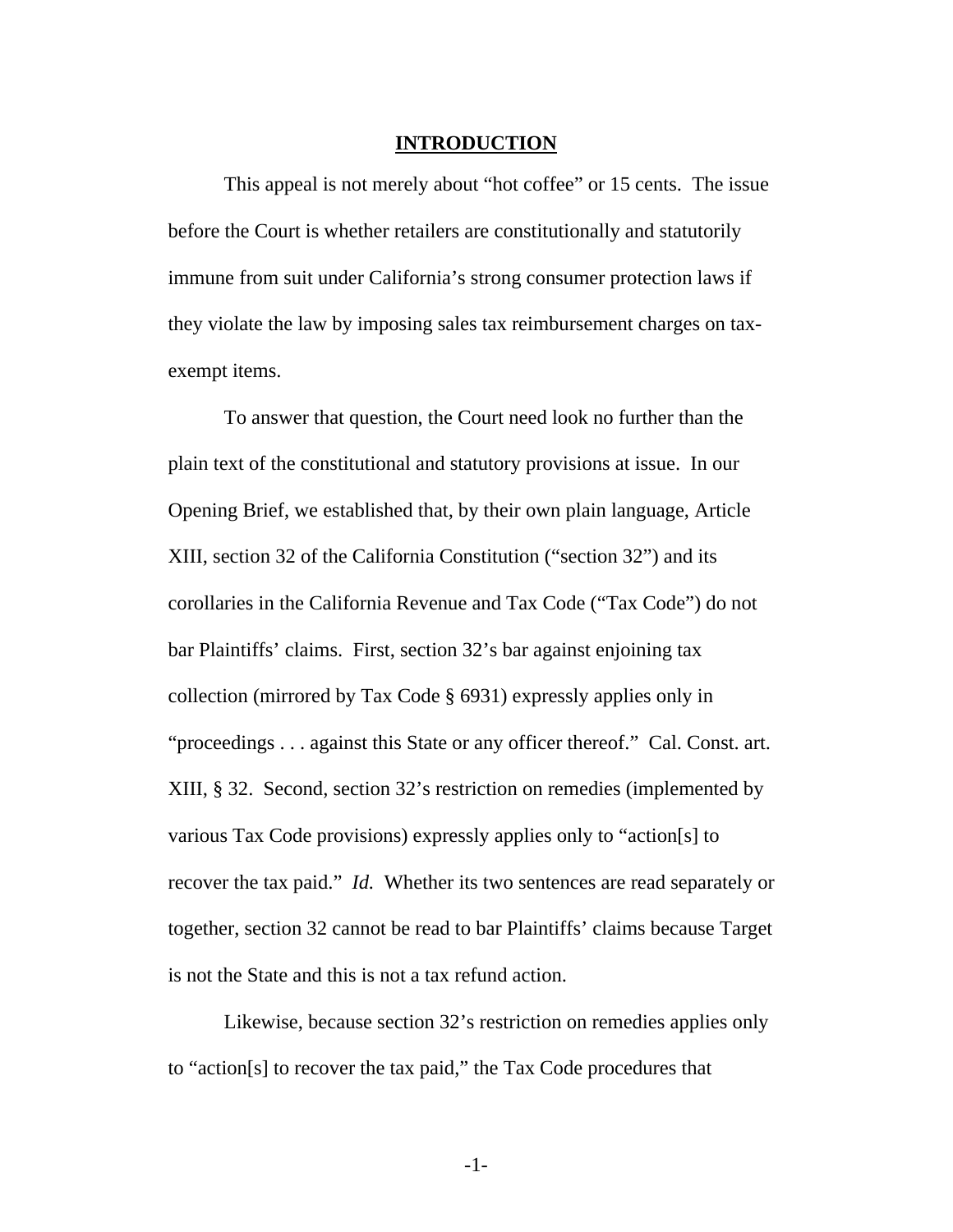*comprise* the "manner . . . provided by the Legislature" for seeking tax refunds—including the Tax Code's exhaustion requirements—do not apply to Plaintiffs' claims. They apply only to taxpayers seeking tax refunds. As Target concedes, Plaintiffs are not taxpayers and could not seek a tax refund.

Third, California's UCL plainly authorizes consumers to seek restitution of "*any* money" acquired by unfair competition—with no exception for sales tax reimbursement charges. Cal. Bus. & Prof. Code § 17203 (emphasis added). Both the UCL and the CLRA also provide that their remedies for addressing unfair competition are cumulative, rather than exclusive, to those of other laws. *Id.* § 17205; Cal. Civ. Code § 1752. Consistently with this, the tax regulations themselves specifically recognize consumers' rights to pursue remedies against retailers outside of the Tax Code.

In sum, the express language of California's Constitution, Tax Code, and broad consumer protection statutes disposes of Target's claim of immunity. Target's entire argument, therefore, consists of a series of efforts to dodge the actual wording of the provisions on which it relies and persuade the Court that it nonetheless *should* be immune from Plaintiffs' claims. None of Target's arguments have merit.

First, Target cannot articulate any policy interest that would justify rewriting the Constitution and statutes in its favor, nor can it cite a single

-2-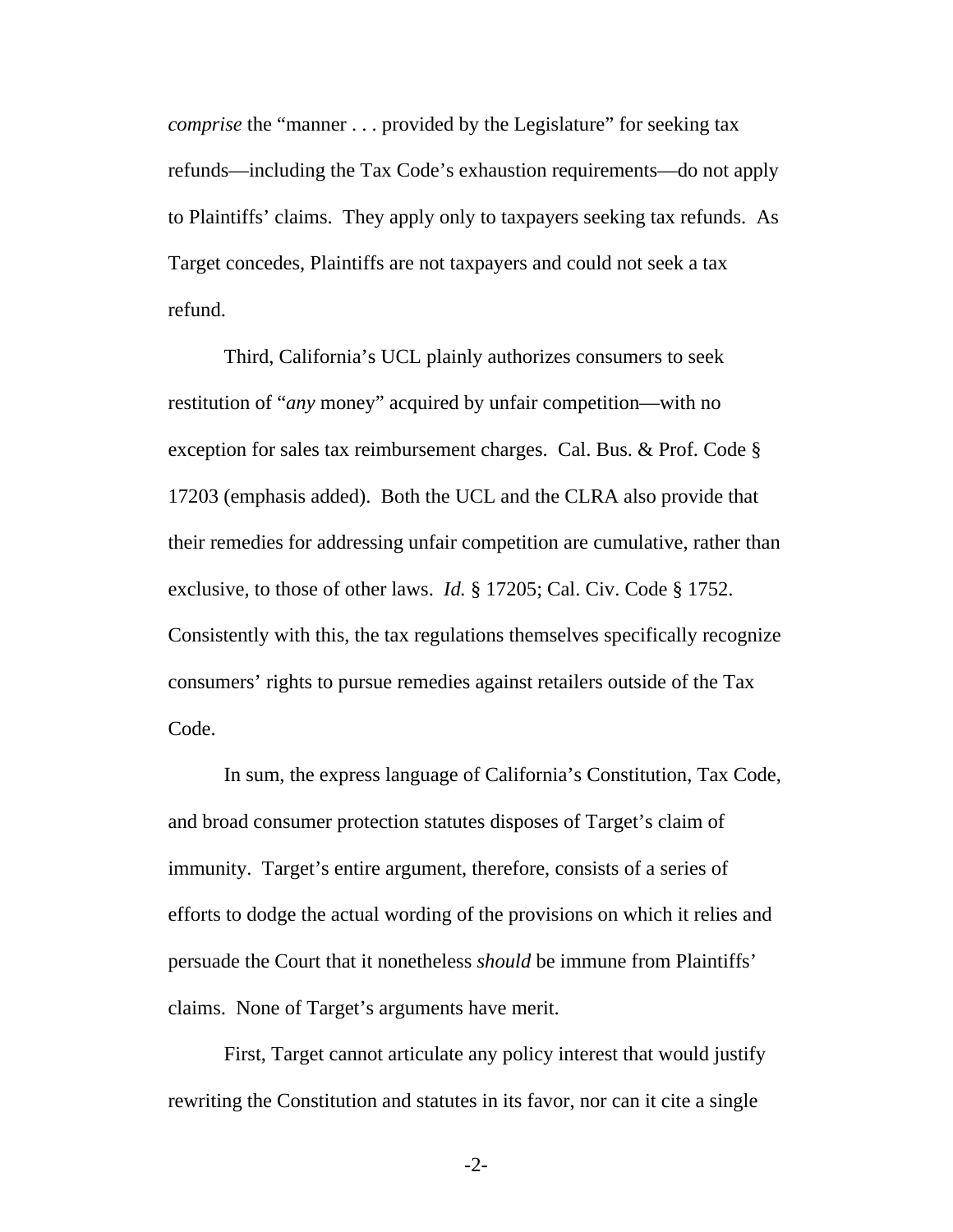case prior to the decision below that applied section 32 or its statutory corollaries in an action against a non-governmental entity. Even in actions against the State, section 32 does not bar courts from ever issuing decisions that could affect tax collection. It bars only pre-payment litigation, in order to protect the State's budgeted revenue from delay and disruption. Concerns about delay to tax collection are not implicated here, because Plaintiffs' claims against Target have nothing to do with whether or not Target remits sales tax to the State. Sales tax, which retailers are required by law to remit, is separate and distinct from sales tax reimbursement charges, which retailers may impose on their customers if they so choose.

Second, Target's sky-is-falling reasons for why it should be granted immunity have nothing to do with the State and everything to do with Target's own interests. Even if section 32 recognized the interests of private retailers—which it does not—Target's concerns would not entitle it to immunity from liability. For instance, Target argues that if Plaintiffs ultimately prevail on their claims, it would not wish to file a refund claim, because it could not be certain that the Board would grant it. But Target's reluctance to avail itself of its remedies under the Tax Code is no reason to immunize the company from consumer protection actions. Likewise, Target argues that because the Tax Code is unclear, it is justified in imposing sales tax reimbursement charges on all sales without regard to specific exemptions. While Target would evidently prefer that its

-3-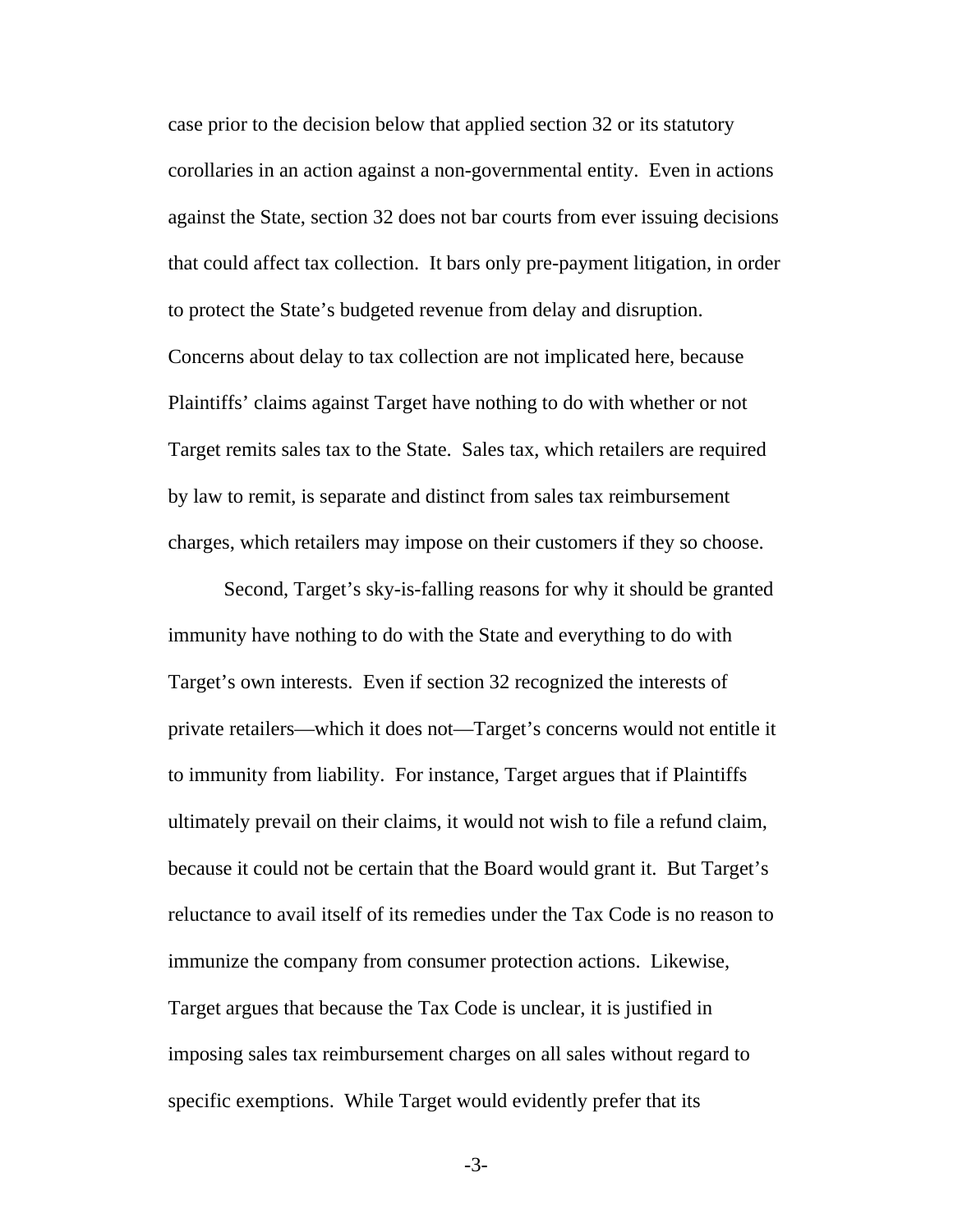customers, rather than the company, bear the risk that it is unlawfully charging sales tax reimbursement, that is not—and should not become—the law.

Third, Target's argument that only the Board is authorized to interpret and enforce the tax laws is wrong as a matter of both law and policy. Courts have the ultimate authority to determine the validity of taxes, and it is essential that they retain that power in disputes between retailers and their customers.

Finally, Target argues that its customers do not need consumer protection laws, because the company "simply has not" imposed excess sales tax reimbursement charges. But Plaintiffs' allegations must be taken as true at this stage of the case. The only issue in this appeal is the threshold question of whether Plaintiffs can bring their claims *at all*. There has been no merits briefing and no discovery, and Target will have plenty of time later to defend itself on the merits. More importantly, if the rule adopted by the Court of Appeal becomes law, even if a retailer *has* violated the law, it will now be immune from liability under California's consumer protection laws.

In sum, this Court should decline to rewrite the California Constitution and Tax Code in order to grant Target immunity from consumer protection claims.

-4-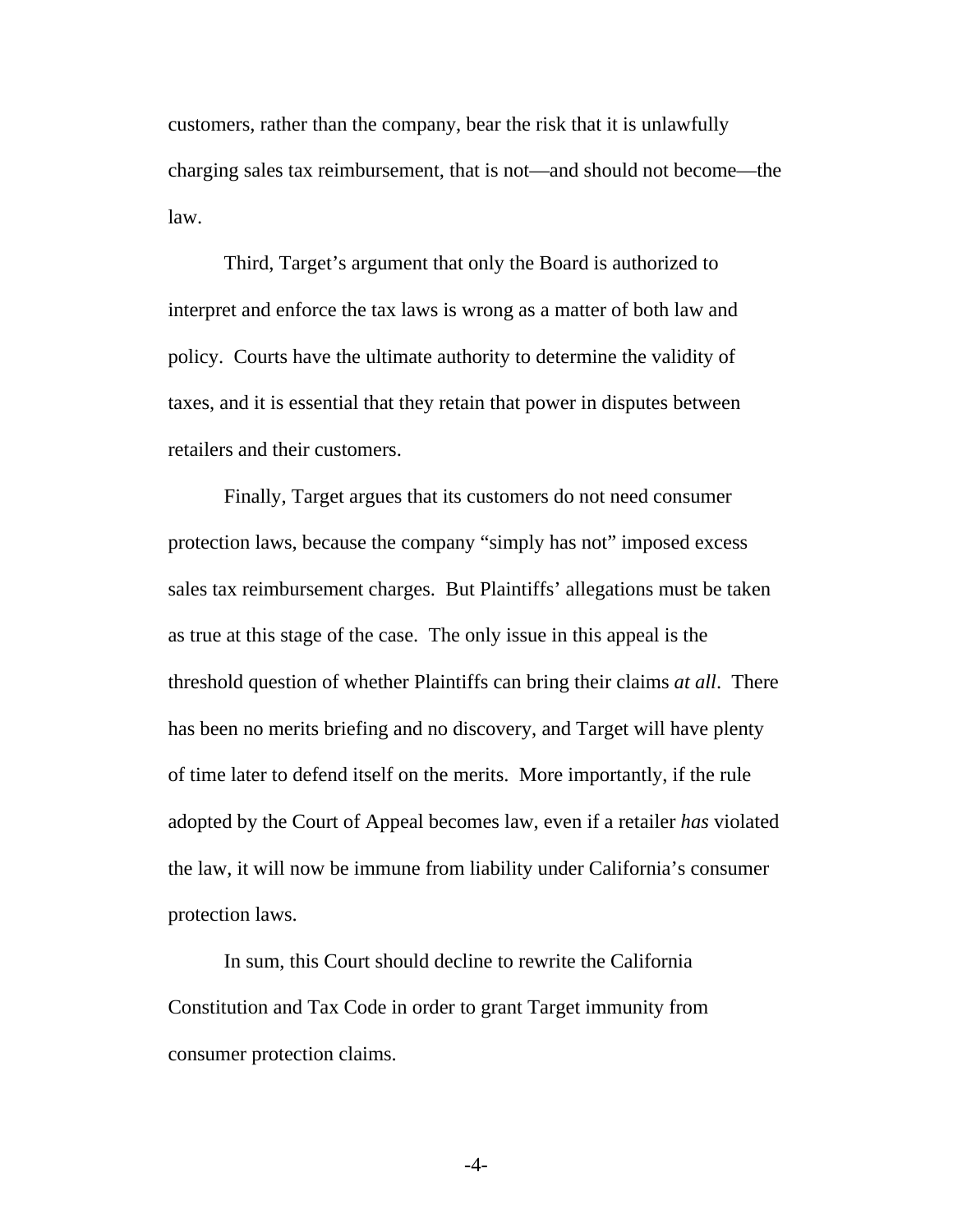#### **ARGUMENT**

## <span id="page-11-0"></span>**I. THE PLAIN LANGUAGE OF THE CONSTITUTION, TAX CODE, AND CONSUMER PROTECTION LAWS ESTABLISHES THAT PLAINTIFFS' CLAIMS ARE NOT BARRED.**

As we established in our Opening Brief, the question of whether

Article XIII, section 32 of the California Constitution bars Plaintiffs' claims

can be answered by reading the text itself:

No legal or equitable process shall issue *in any proceeding* in any court *against this State or any officer thereof* to prevent or enjoin the collection of any tax. *After payment of a tax* claimed to be illegal, *an action may be maintained to recover the tax paid*, with interest, in such a manner as may be provided by the Legislature.

Cal. Const. art. XIII, § 32 (emphasis added).

Section 32's first sentence, which bars injunctions against tax collection, applies only in "proceeding[s] . . . against the State" or a State officer. Its corollary in the Tax Code contains nearly identical limiting language. Cal. Rev. & Tax Code § 6931. Section 32's second sentence, which restricts the means by which a party that has paid tax may seek to "recover the tax paid," applies by definition only to tax refund actions. For the same reason, the "manner" for seeking tax refunds provided by the Legislature in the Tax Code applies only to tax refund actions. By their own terms, these provisions do not apply to Plaintiffs' claims against Target.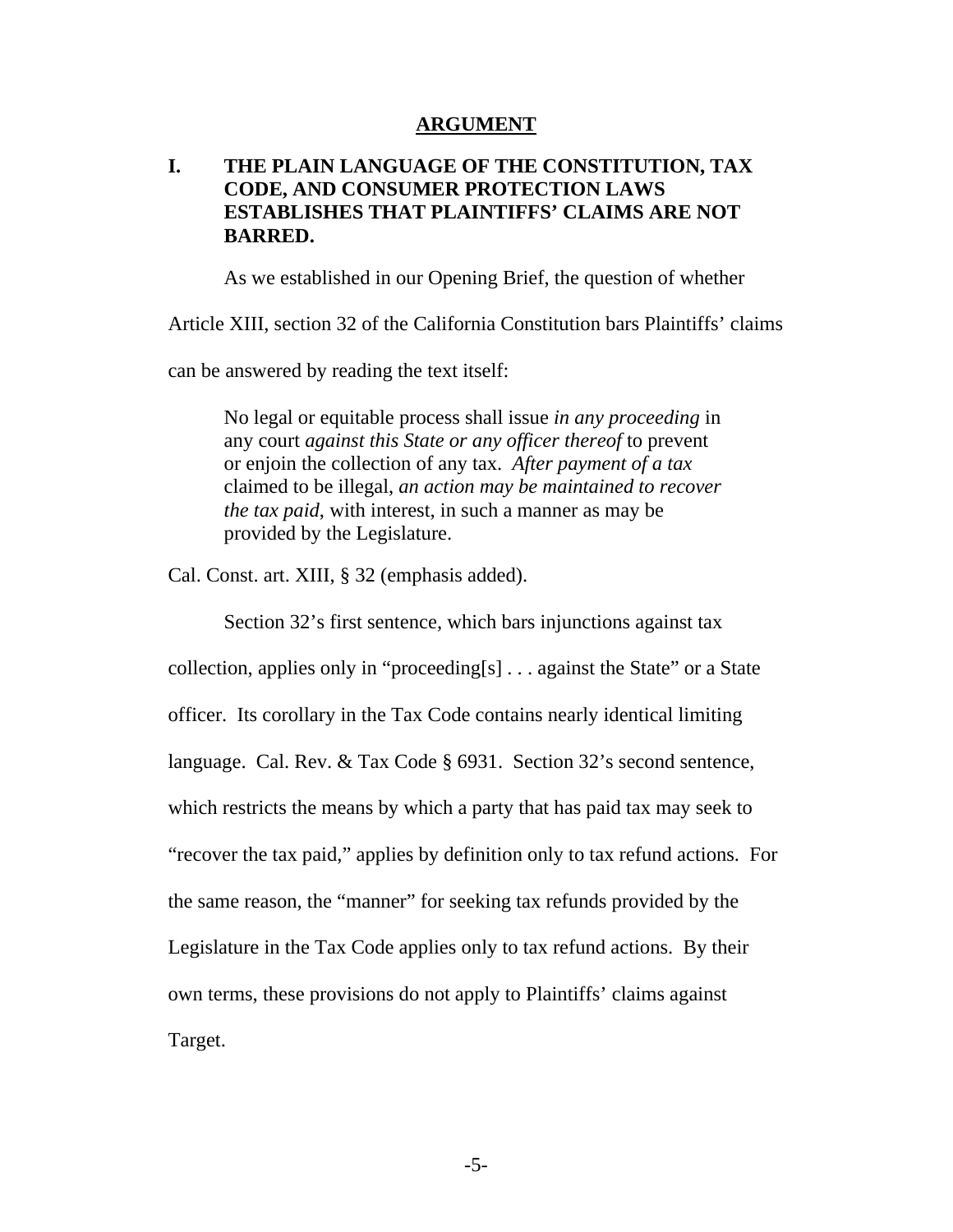<span id="page-12-0"></span>Target's entire argument in this case is an attempt to distract the Court from the actual wording of the constitutional and statutory provisions at issue. Its claim of immunity should be rejected.

## **A. Article XIII, Section 32's Rule Against Enjoining Tax Collection Applies Only In Actions Against the State or a State Officer.**

 This Court has consistently held that section 32 "means what it says" and "applies only to actions against the state." *Pacific Gas & Elec. Co. v. State Bd. of Equalization* (1980) 27 Cal.3d 277, 284, 281 n.6, 165 Cal.Rptr. 122; *see also Eisley v. Mohan* (1948) 31 Cal.2d 637, 641, 192 P.2d 5 ("the section applies only to an action against the state or an officer thereof with respect to his duties in assessing or collecting a state tax for state purposes"). $^1$  $^1$ 

 Target offers no response at all to this clear limiting language. Instead, Target glosses over the actual wording and proposes that, "in the context of this case," section 32 means something it does *not* say. Target Br. at 10. Section 32's hidden meaning, according to Target, can be deduced from this Court's decisions in *Woosley v. State of California* (1992) 3 Cal.4th 758, 13 Cal.Rptr. 2d 1, and *State Board of Equalization v. Superior Court* (*O'Hara & Kendall Aviation, Inc.*) (1985) 39 Cal.3d 633,

 $\overline{a}$ 

<span id="page-12-1"></span><sup>&</sup>lt;sup>1</sup> The Second District Court of Appeal recently applied this rule to hold that section 32 did not bar a taxpayer's claims against a *city*. *City of Anaheim v. Super. Ct.* (2009) 179 Cal.App. 4th 825, 102 Cal.Rptr.3d 171, 175.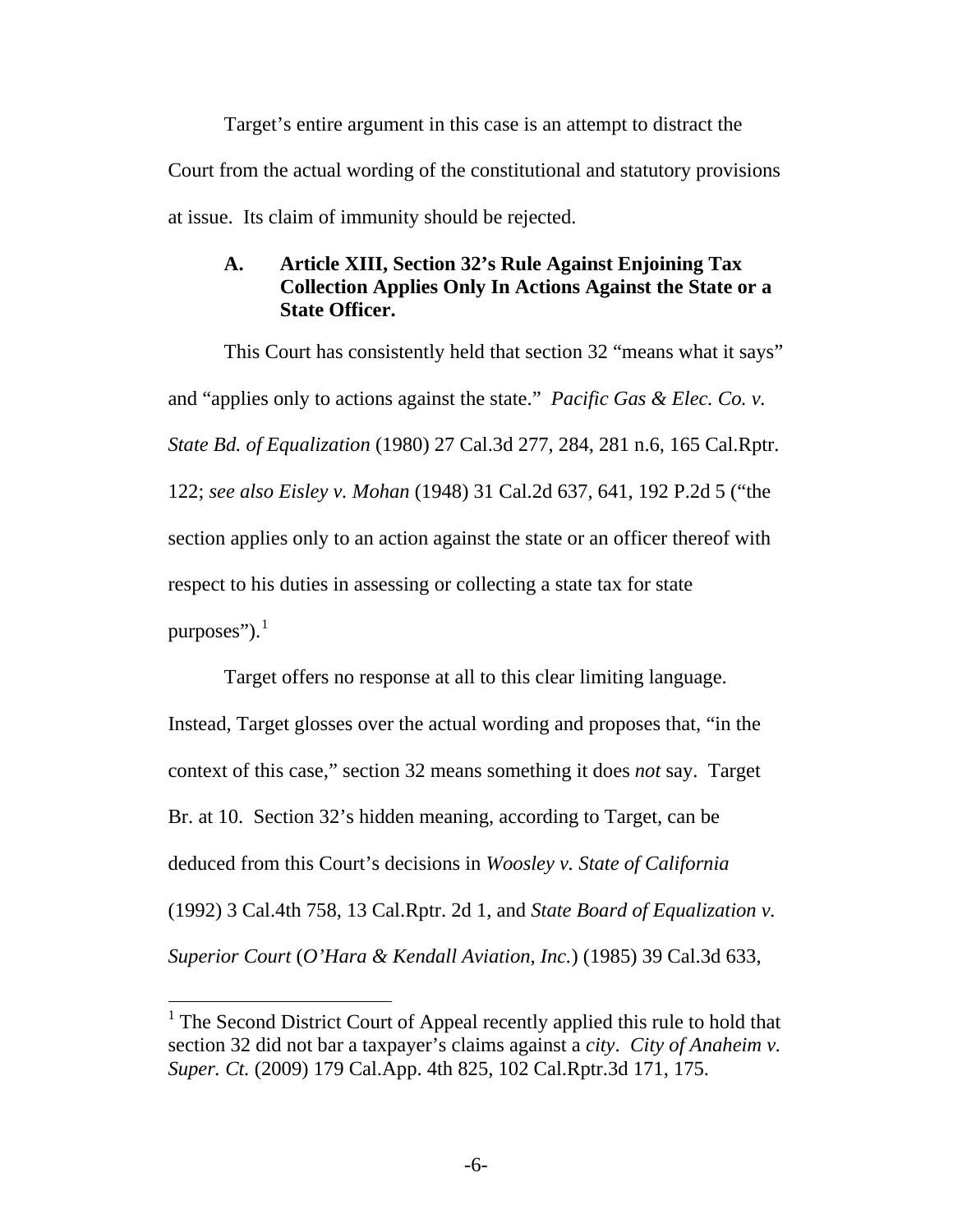<span id="page-13-0"></span>217 Cal.Rptr. 238. Target Br. at 10–11. But *Woosley* and *State Board* interpreted section 32 in actions *against the State*—and thus the threshold applicability of the provision was never in doubt.<sup>[2](#page-13-1)</sup> Indeed, Target cannot point to a single case—prior to the decision below—that has *ever* applied section 32 or its statutory corollaries to immunize a private corporation. Because Target is not the State or a State officer, it simply is not entitled to the constitutional or statutory immunity it claims.

## **B. Article XIII, Section 32's Restriction On Remedies and the Tax Code's Administrative Exhaustion Requirements Apply Only To Actions "To Recover the Tax Paid."**

Target next argues that "the Legislature did not provide for the type of suit brought by Plaintiffs." Target Br. at 17. Target's theory is that under section 32, all disputes involving taxes must be resolved in the manner prescribed by the Legislature, and the Legislature's statutory scheme *in the Tax Code* does not provide remedies for non-taxpayers like Plaintiffs. That argument hinges on a selective reading of only the last 11 words of section 32: "in such a manner as may be provided by the

 $\overline{a}$ 

<span id="page-13-1"></span><sup>2</sup> Other than confirming the limited scope of section 32, *Woosley* and *State Board* are irrelevant here. In *Woosley*, a taxpayer filed a class action against the Board for a refund of use taxes (which, unlike sales taxes, are imposed on consumers). 3 Cal.4th at 767. The Court held that only taxpayers who had individually exhausted their administrative remedies in the Tax Code by filing claims for use tax refunds could participate in the class action. *Id.* at 788. And in *State Board of Equalization*, another taxpayer refund action, the Court held that a taxpayer must pay the full amount of disputed tax due before bringing a suit. 39 Cal.3d at 642–43.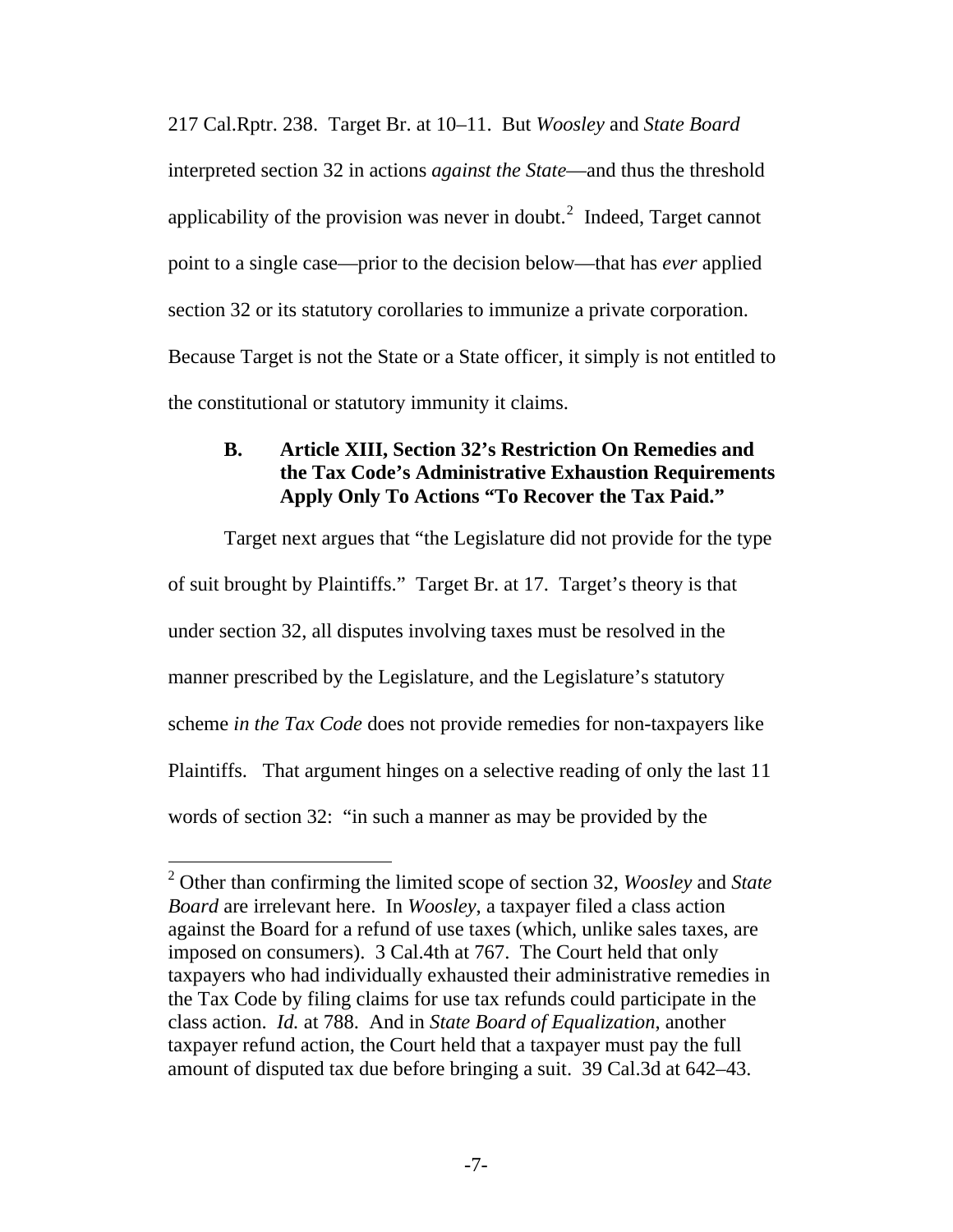Legislature." Cal. Const. art. XIII, § 32. But like its bar against injunctions, section 32's restriction on remedies contains unambiguous limiting language: it states that "*[a]fter payment of a tax* . . ., *an action may be maintained to recover the tax paid* . . . in such a manner as may be provided by the Legislature." *Id.* (emphasis added)*.* In other words, it restricts only tax refund actions. *See Woosley*, 3 Cal.4th at 789 (section 32 "expressly provides that *actions for tax refunds* must be brought in the manner prescribed by the Legislature") (emphasis added); *id.* ("strict legislative control over the manner in which *tax refunds* may be sought is necessary") (emphasis added); *id.* at 792 (section 32 "precludes this court from expanding the *methods for seeking tax refunds* expressly provided by the Legislature") (emphasis added).

As we explained in our Opening Brief (at 20, 30–32), and as Target concedes (Target Br. at 17), Plaintiffs are not taxpayers and do not (and could not) seek a tax refund. Thus, by its own terms, section 32's restriction on how "actions to recover tax paid" does not apply to Plaintiffs' claims.

For the same reason, the Tax Code procedures that *comprise* the "manner . . . provided by the Legislature" for seeking tax refunds including the Tax Code's various administrative exhaustion requirements do not apply to Plaintiffs' claims. *See* Cal. Rev. & Tax Code §§ 6902, 6902.3, 6904, 6905, 6931, 6932, 6933, 6934. Those procedures, by

-8-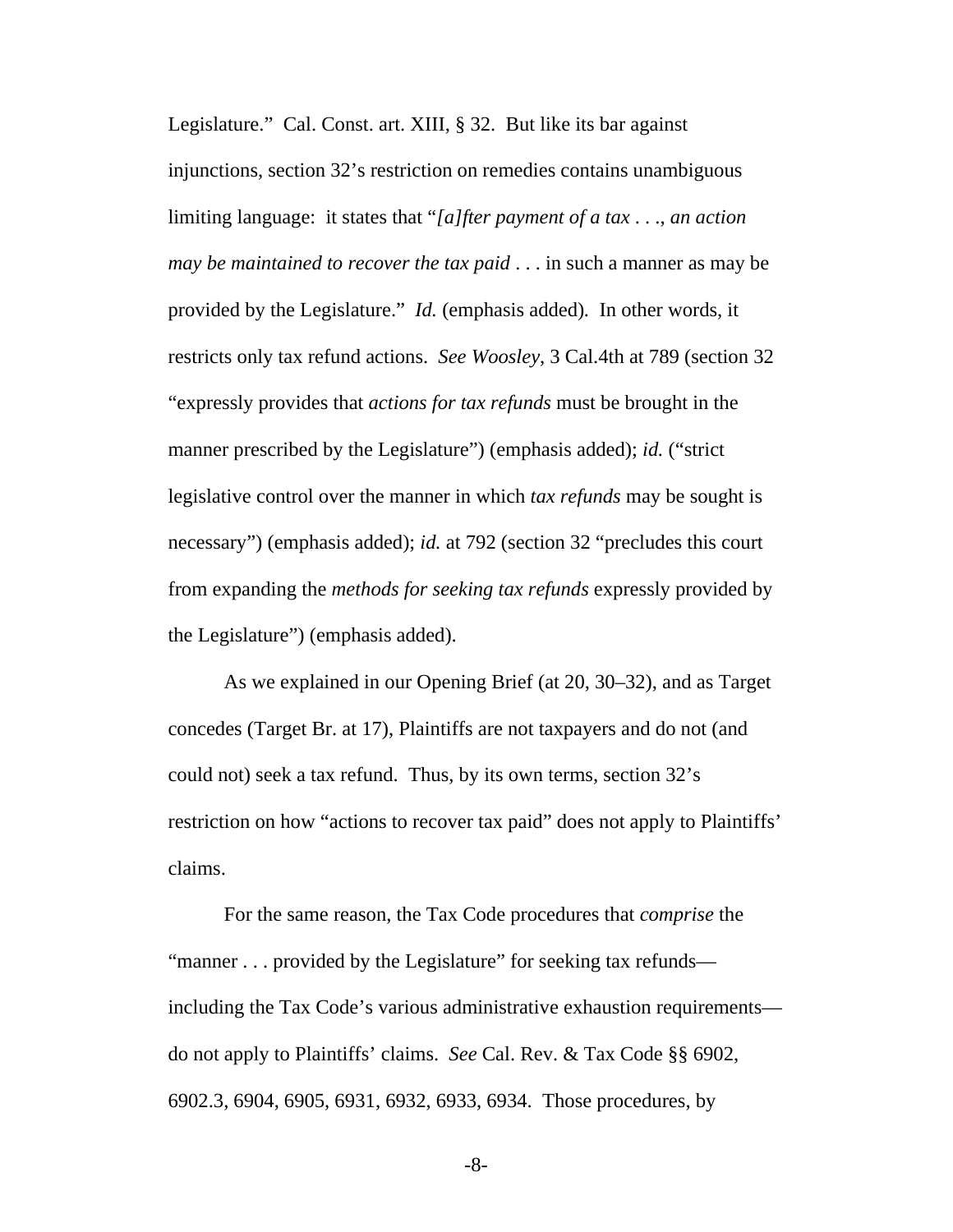definition, apply only to taxpayers. Indeed, Target has conceded that the Tax Code "limits the persons who can apply for a sales tax refund to persons who are required to file sales tax returns." *See* Target Ans. to *Amicus* Brief of A.G. (Ct. App.) at 15 (citing Tax Code § 6902).

Nonetheless, Target singles out a lone provision among the Tax Code's tax refund provisions—§ 6932—and claims that its administrative exhaustion requirement applies to "not just retailers but customers and anyone else." Target Br. at  $18<sup>3</sup>$  $18<sup>3</sup>$  $18<sup>3</sup>$  That argument is manufactured out of whole cloth. Any doubt about the provision's meaning was laid to rest by this Court, which explained that § 6932 requires that "[b]efore filing suit for a *tax refund*, a *taxpayer* must present a claim for refund to the Board." *Preston v. State Bd. of Equalization* (2001) 25 Cal.4th 197, 206, 105 Cal.Rptr.2d 407 (emphasis added). The cases Target cites (Target Br. at 17–18) do not sustain its overly broad characterization of § 6932, because they only address tax refund claims. *See, e.g.*, *Woosley*, 3 Cal.4th at 792 (courts may not expand "methods for seeking *tax refunds* expressly provided by the Legislature") (emphasis added); *Barnes v. State Bd. of* 

 $\overline{a}$ 

<span id="page-15-0"></span> $3$  Section 6932, which is contained in Tax Code Chapter 7, Article 2 ("Suit for Refund"), provides that "No suit or proceeding shall be maintained in any court for the recovery of any amount alleged to have been erroneously or illegally determined or collected unless a claim for refund or credit has been duly filed pursuant to Article 1." Article 1, "Claim for Refund," contains the procedures taxpayers must exhaust prior to bringing a claim pursuant to Article 2.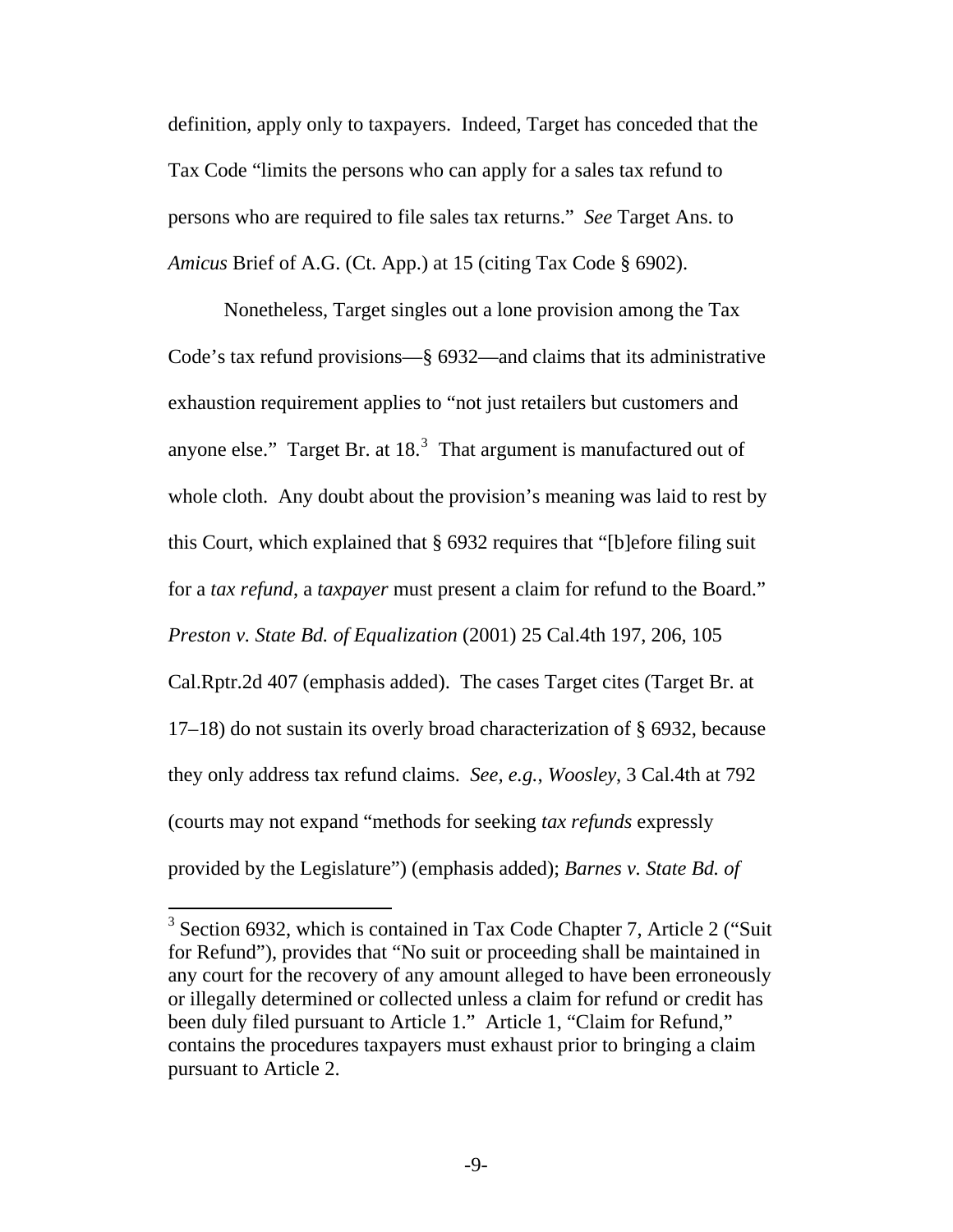*Equalization* (1981) 118 Cal.App.3d 994, 1001–02, 173 Cal.Rptr. 742 (*taxpayer*'s failure to exhaust administrative remedies barred his *tax refund* suit) (emphasis added). Target's reading of Tax Code § 6932 cannot withstand scrutiny.

Furthermore, the mere existence of a statutory or regulatory enforcement scheme such as the Tax Code's refund provisions does not suggest, let alone prove, that the Legislature intended the scheme to be "exclusive." Target Br. at 19. Rather, private UCL actions "supplement the efforts of law enforcement and regulatory agencies." *In re Tobacco II Cases* (2009) 46 Cal.4th 298, 313, 93 Cal.Rptr.3d 559 (emphasis added). The existence of an administrative or statutory enforcement scheme does not bar a UCL action absent clear Legislative intent. *See Stop Youth Addiction, Inc. v. Lucky Stores, Inc.* (1998) 17 Cal.4th 553, 568, 71 Cal.Rptr.2d 731 (penal code provision and enforcement statute did not evidence Legislature's intent to create "comprehensive and exclusive scheme for combating the sale of tobacco to minors" and immunize retailers from civil liability); *id.* at 572 ("[E]ven though a specific statutory enforcement scheme exists, a parallel action for unfair competition is proper pursuant to applicable provisions of the Business and Professions Code."); *Quelimane Co. v. Stewart Title Guaranty Co.* (1998) 19 Cal.4th 26, 38, 44–45, 77 Cal.Rptr.2d 709 (insurance code did not constitute exclusive regulatory scheme immunizing title insurance company from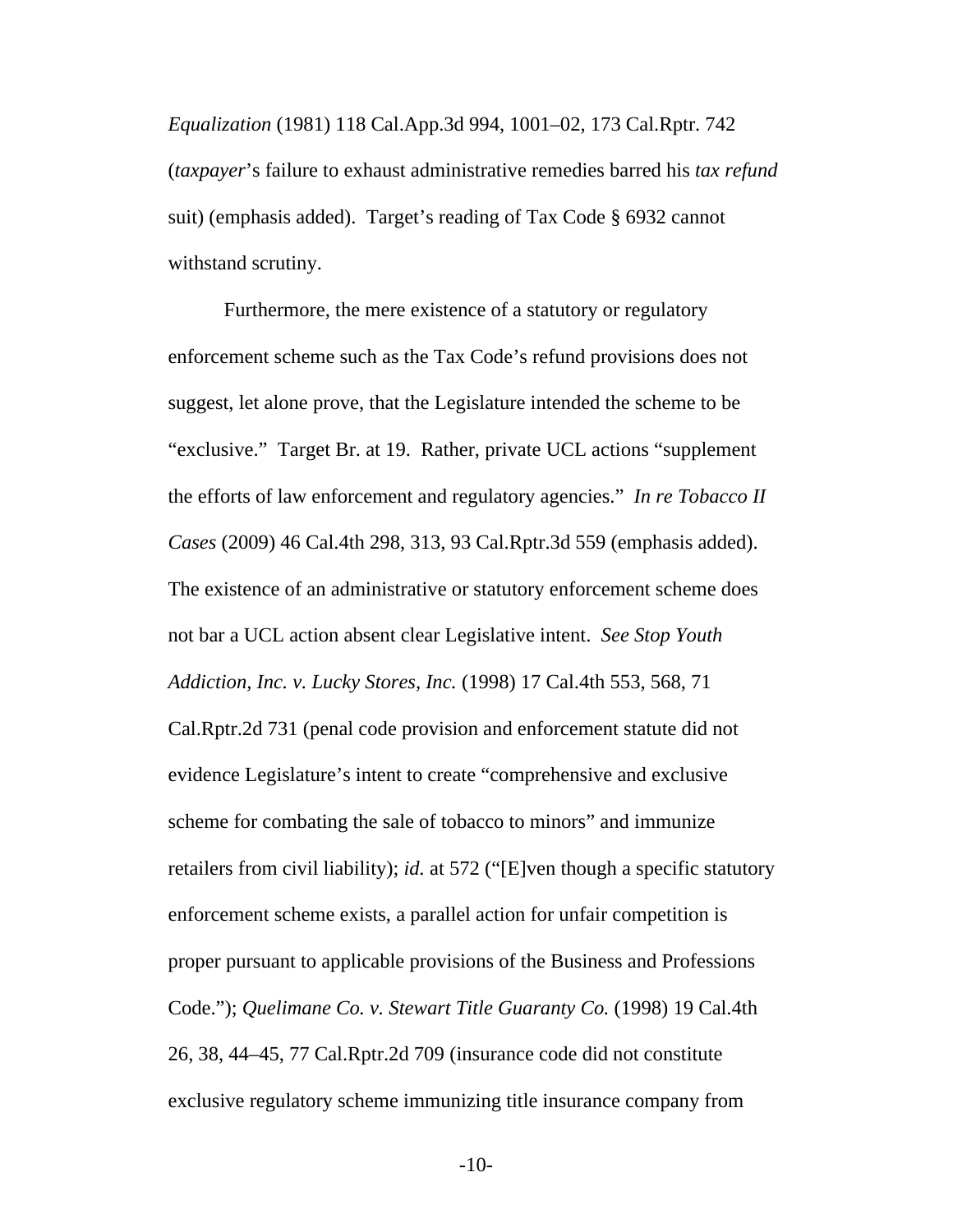<span id="page-17-0"></span>UCL claims predicated on the company's refusal to issue insurance); *Ticconi v. Blue Shield of Cal. Life & Ins. Co.* (2008) 160 Cal.App.4th 528, 542 n.13, 72 Cal. Rptr.3d 888 ("[W]e reject any suggestion that a private party may not sue to enforce underlying laws when those laws provide for enforcement by a public officer."). $4$ 

Section 32's restriction on tax refund remedies and the Tax Code's scheme for tax refunds do not bar Plaintiffs' claims.

## **C. The UCL, CLRA, and Tax Regulations Expressly Authorize Plaintiffs' Claims.**

Target's argument that there is "no Legislative authority" for this lawsuit (Target Br. at 17) is also foreclosed by the plain language of the UCL, CLRA, and tax regulations. As we explained in our Opening Brief, the UCL expressly provides that consumers may seek restitution of "*any*  money . . . acquired by . . . unfair competition." Cal. Bus. & Prof. Code § 17203. Unless another statute expressly provides otherwise, the UCL's

 $\overline{a}$ 

<span id="page-17-1"></span><sup>&</sup>lt;sup>4</sup> The sole case on which Target relies for its assertion that the Tax Code's refund procedures are exclusive—*Farmers' Insurance Exchange v. Superior Court* (2006) 137 Cal.App.4th 842, 40 Cal.Rptr.3d 653—does not support that claim. In *Farmers' Insurance*, the Court of Appeal merely invoked the uncontroversial principle that the statute at issue in that case (the insurance code) did not create a private right of action. 137 Cal.App.4th at 853–54. The question of whether a cause of action existed *outside* of the insurance code, in the UCL, was not at issue in *Farmers' Insurance*, because this Court had already resolved that issue in the plaintiffs' favor in *Quelimane*, 19 Cal.4th at 44–45. Also, the *Farmers' Insurance* court did not even need to reach the question because no UCL claims remained at the time of the appeal. *Id.* at 848.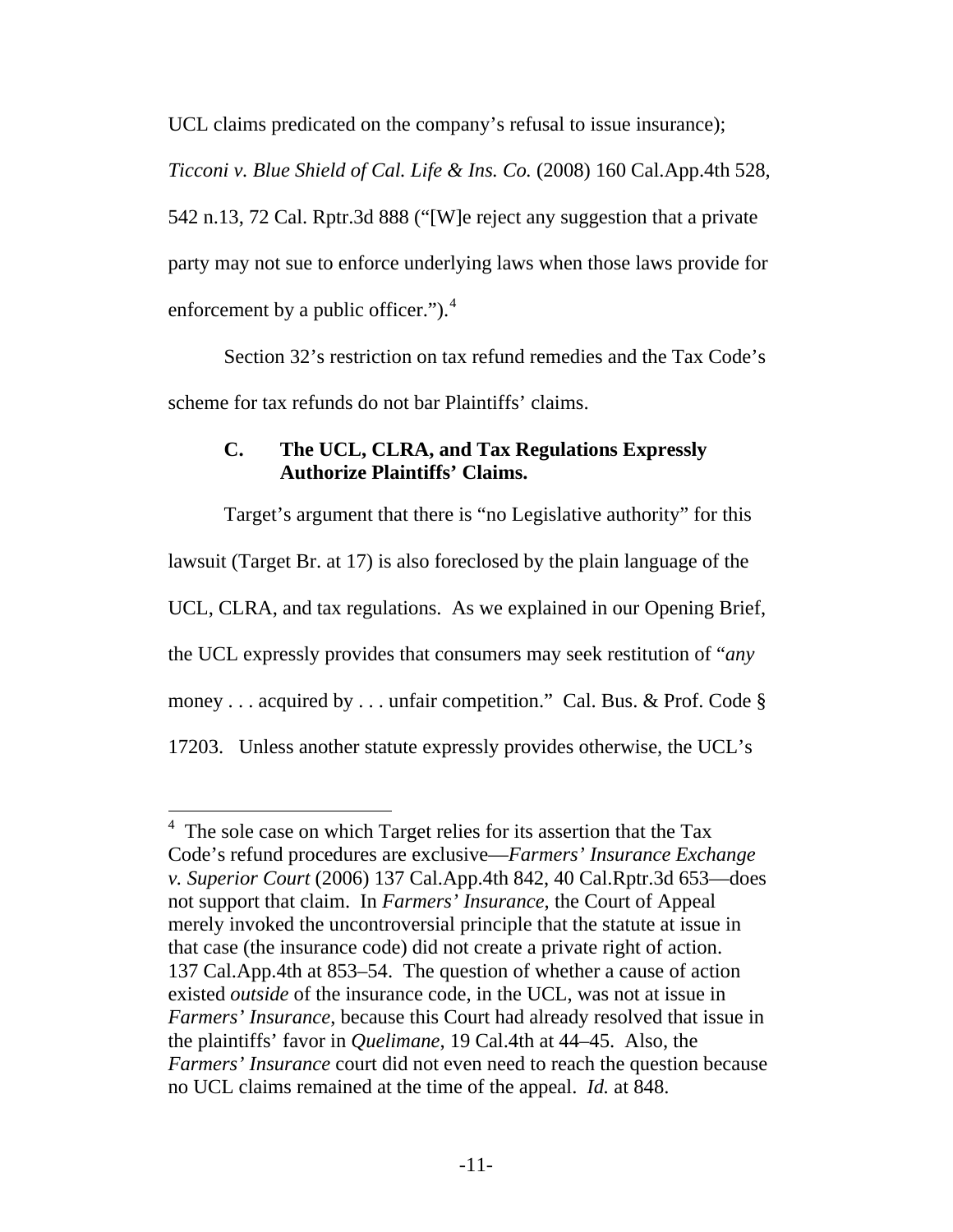remedies are "cumulative . . . to the remedies or penalties available under all other laws of this state." *Id.* § 17205. The CLRA, likewise, is to be "liberally construed and applied to promote its underlying purpose[] [of] protect[ing] consumers against unfair and deceptive business practices." Cal. Civ. Code § 1760. Its remedies, like those of the UCL, are expressly "not exclusive" but rather are "in addition to any other procedures or remedies . . . in any other law." Cal. Civ. Code § 1752.

Both the UCL and the CLRA expressly provide remedies for the types of wrongs alleged in this case, and neither contains any exception for wrongful sales tax reimbursement charges. Against this backdrop, the regulations implementing the Tax Code expressly recognize and preserve the rights of consumers to "pursue refunds from persons who collected tax reimbursement from them in excess of the amount due." 18 Cal. Code Regs. § 1700(b)(6).

Apparently, Target's theory is that because the *Tax Code* does not create a private right of action for consumers, the Legislature must have meant to provide them no remedies at all. This Court has repeatedly rejected that argument, however, holding that "a private plaintiff may bring a UCL action even when the conduct alleged to constitute unfair competition violates a statute for the direct enforcement of *which there is no private right of action*." *Kasky v. Nike, Inc.* (2002) 27 Cal.4th 939, 950, 119 Cal.Rptr.2d 296, *cert. granted*, 537 U.S. 1099, 123 S.Ct. 817, *and cert.* 

-12-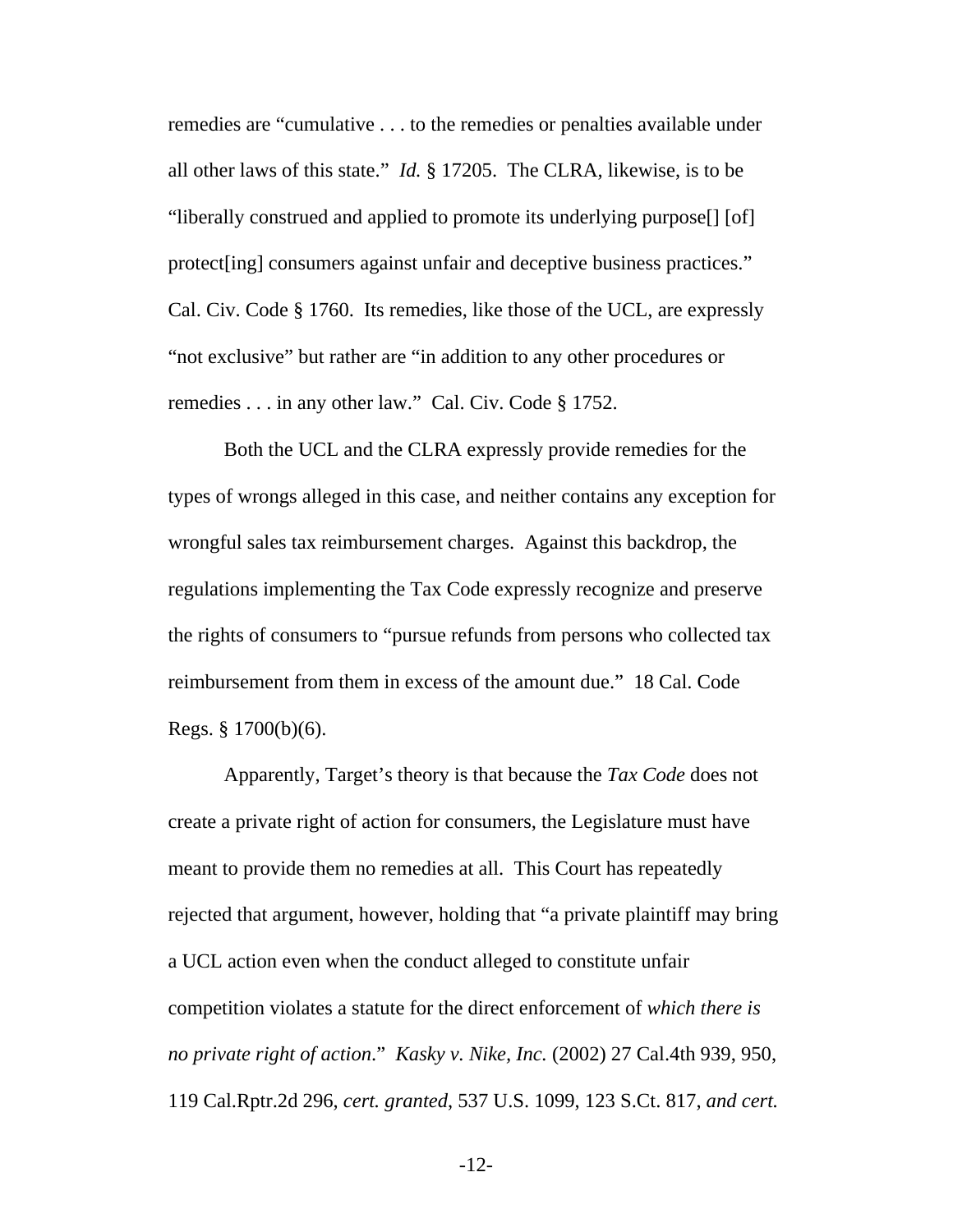<span id="page-19-0"></span>*dismissed as improvidently granted* (2003) 539 U.S. 654, 123 S.Ct. 2554 (emphasis added); *see also Zhang v. Super. Ct. (Cal. Capital Ins. Agency)*  (2009) 178 Cal.App.4th 1081, 1090, 100 Cal.Rptr.3d 803 ("[A]lthough the Unfair Insurance Practices does not provide a private cause of action, in the UCL the Legislature clearly *has* provided such a remedy for conduct that falls within its purview."). This is because the UCL "'borrows' violations of other laws and treats them as unlawful practices that the unfair competition law makes independently actionable." *Cel-Tech Commc'ns, Inc. v. Los Angeles Cellular Tel. Co.* (1999) 20 Cal.4th 163, 180, 83 Cal.Rptr.2d 548 (citation omitted).

In sum, the legislative authority for Plaintiffs' claims is found in the UCL and CLRA.

## **II. NO POLICY REASON JUSTIFIES REWRITING CALIFORNIA'S CONSTITUTION AND STATUTES TO IMMUNIZE TARGET FROM PLAINTIFFS' CLAIMS.**

Because the plain language of the provisions at issue easily resolves this appeal, the Court need not even consider Target's remaining arguments. Should the Court disagree, however, we respond below.

## **A. Target Is Not the Legal Equivalent of the State, and Plaintiffs' Claims Are Not "Substantively Indistinguishable" From a Tax Refund Lawsuit.**

Unable to dispute section 32's plain language, Target simply skips

past the limiting words in section 32 as though they do not exist and argues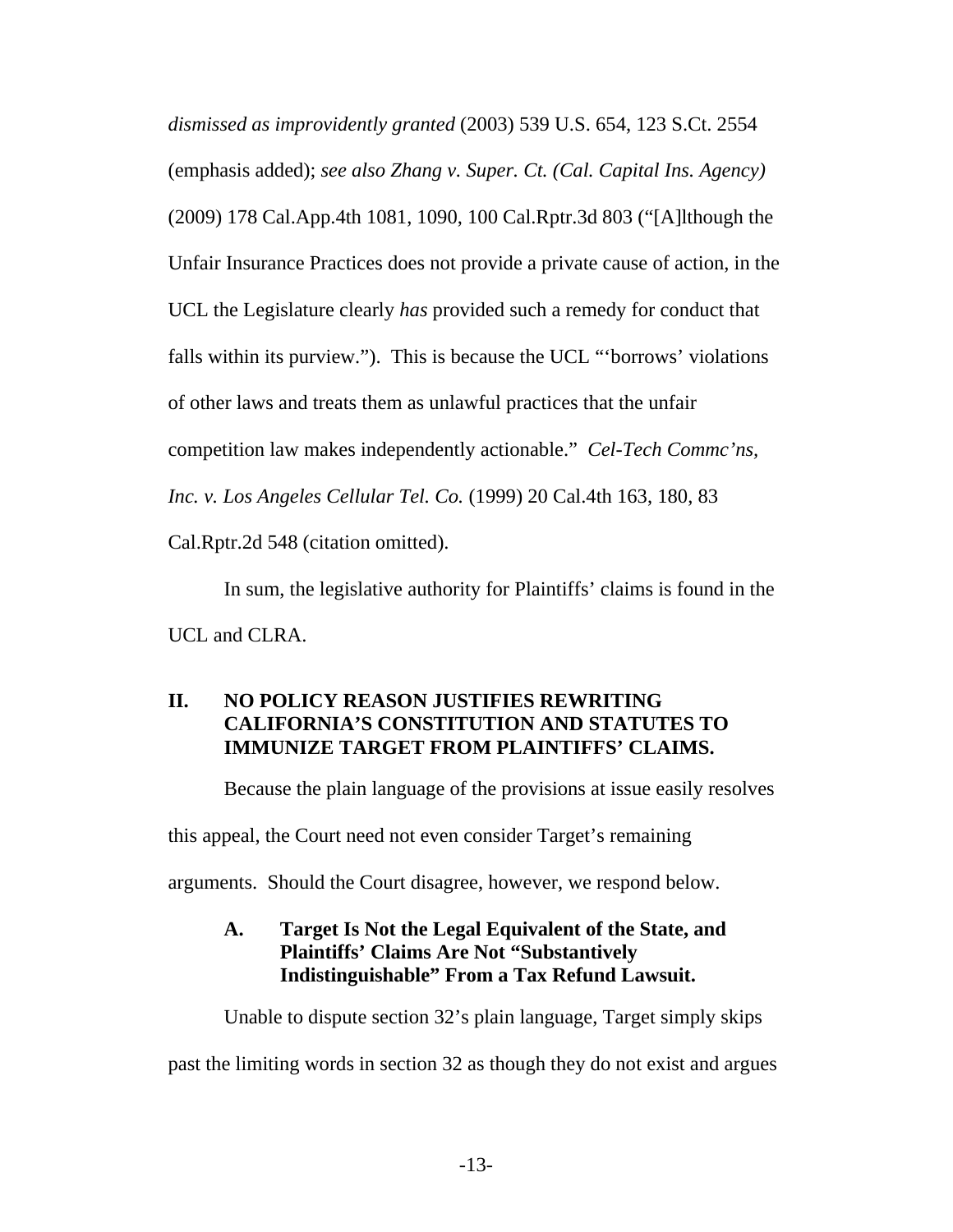that it should become the first private company ever entitled to the same protections as the State. According to Target, the "relevant inquiry" is whether this action "may affect the state's sales tax revenues." Target Br. at 11–12. But as the cases Target cites demonstrate, that inquiry does not arise unless the action itself is against the State. *See*, *e.g.*, *Woosley*, 3 Cal.4th 758 (action against State); *Western Oil & Gas Ass'n v. State Bd. of Equalization* (1987) 44 Cal.3d 208, 242 Cal.Rptr. 334 (action against Board); *State Bd. of Equalization*, 39 Cal.3d 633 (action against Board); *Pacific Gas & Elec. Co.*, 27 Cal.3d 277 (action against Board); *Modern Barber Colls., Inc. v. Cal. Employment Stabilization Comm'n* (1948) 31 Cal.2d 720, 192 P.2d 916 (action against a State employment commission); *Cal. Logistics, Inc. v. State* (2008) 161 Cal.App.4th 242, 73 Cal.Rptr.3d 825 (action against State). These cases provide no support for Target's sweeping interpretation of section 32.

Furthermore, Target's interpretation is rooted in a fatal misunderstanding of the policy behind section 32. Even within the limited category of cases in which it applies—actions against the State—section 32 does not, as Target suggests, bar courts from doing anything that could possibly "affect" tax collection. Target Br. at 16. It only bars courts from enjoining the collection of a disputed tax before it is paid. *See State Bd. of Equalization*, 39 Cal.3d at 638 (under section 32 "[a] taxpayer may not go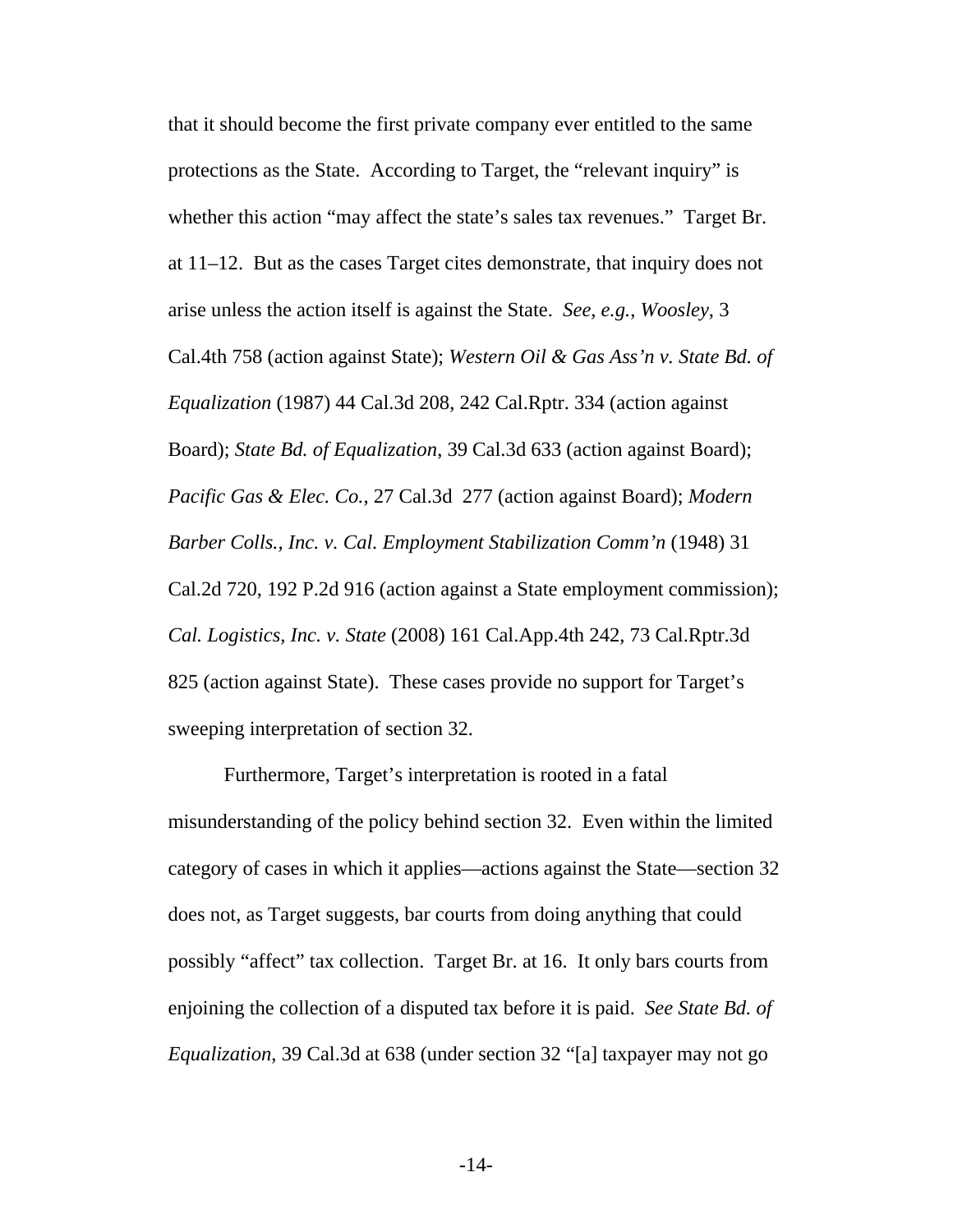into court and obtain adjudication of the validity of a tax which is due but not yet paid").

As this Court has explained, the purpose of section 32 is "to allow revenue collection to continue during litigation so that essential public services dependent on the funds are not unnecessarily interrupted." *Pacific Gas and Elec. Co.*, 27 Cal.3d at 283. This "pay first, litigate later" rule makes perfect sense: it ensures that the State, not the taxpayer, gets the financial benefit of the doubt while a tax dispute is pending. *See State Bd. of Equalization*, 39 Cal.3d at 638–39. Indeed, courts regularly invalidate state sales taxes in post-payment refund actions. *See, e.g.*, *Preston*, 25 Cal.4th at 205–06 (taxpayer who had paid tax on partially exempt purchase was entitled to refund); *Ontario Cmty. Found., Inc. v. State Bd. of Equalization* (1984) 35 Cal.3d 811, 814, 201 Cal.Rptr. 165 (taxpayers who had paid tax under protest were entitled to refund); *cf. Pacific Motor Transp. Co. v. State Bd. of Equalization* (1972) 28 Cal.App.3d 230, 236, 104 Cal.Rptr. 558 ("courts are frequently . . . passing upon the validity of tax regulations after payment of the required tax"). Such decisions necessarily "affect . . . tax collections in other pending and future cases." *Id.* However, they aid, rather than impede, tax collection by "add[ing] certainty and conclusive legality to the process." *Id.*; s*ee also Monterey Peninsula Taxpayers Ass'n v. County of Monterey* (1992) 8 Cal.App.4th 1520, 1541, 11 Cal.Rptr.2d 188 (section 32 does not "immuniz[e] taxes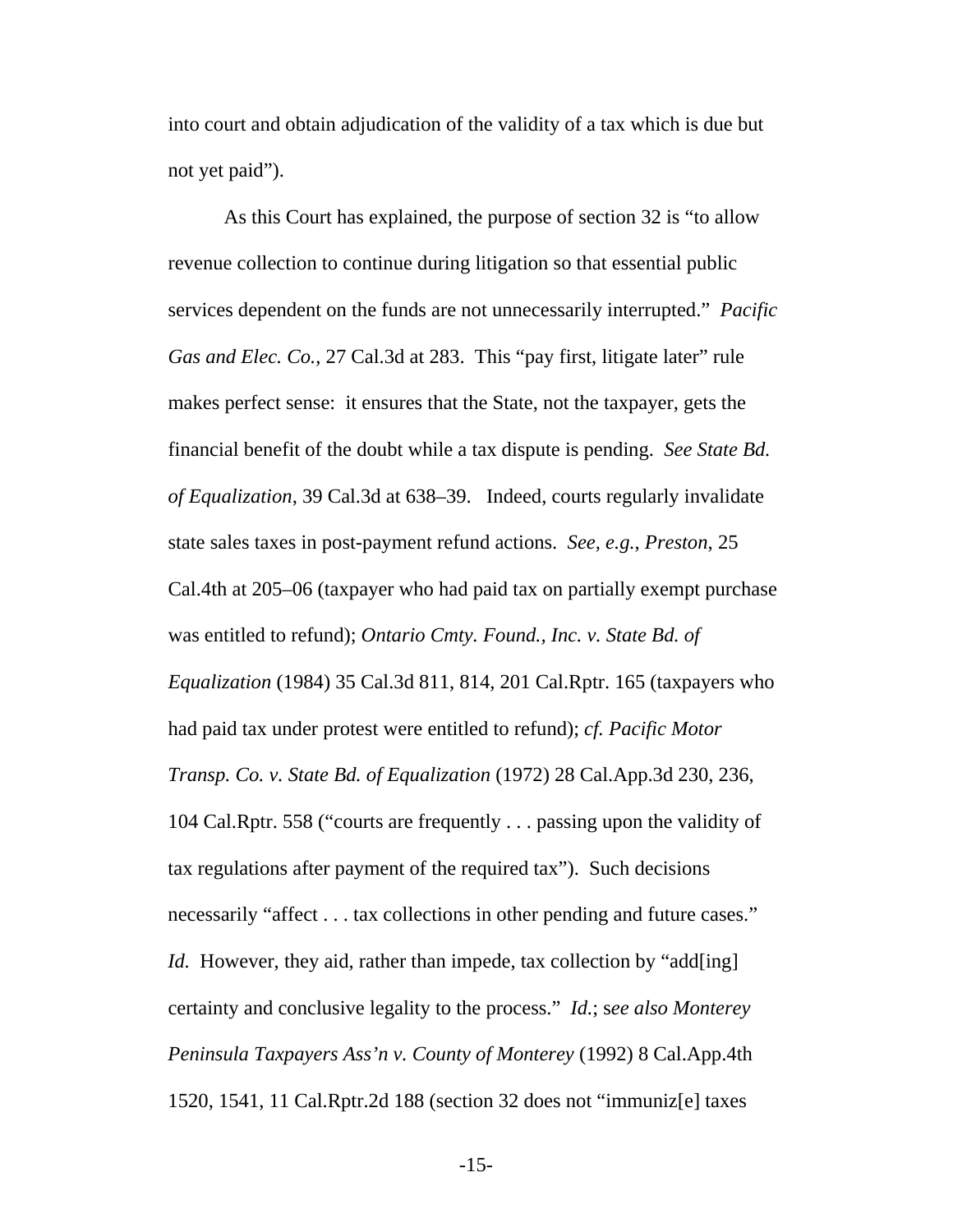from . . . judicial invalidation [or] sanction budgetary reliance on revenues generated by an unconstitutional tax"); *cf. Howard Jarvis Taxpayers Ass'n v. City of La Habra* (2001) 25 Cal.4th 809, 824–25, 107 Cal.Rptr.2d 369 (despite disruption to budgetary planning processes, cities and counties could not rely indefinitely on unauthorized taxes). As we explain in our Opening Brief (at 23–26), a close examination of the case law flatly disproves Target's contention that section 32 is so broad that it bars "any action" that could "directly or indirectly affect the Board's collection of sales taxes" (Target Br. at 16).

Likewise, Target's claims that "its collection of sales tax reimbursement is an inextricable part of the state's collection of sales tax" (Target Br. at 16 n.14), and that Plaintiffs' claims are "substantively indistinguishable" from a tax refund claim against the State (Target Br. at 11) cannot withstand scrutiny. The actual policy of section 32—protecting the State against delays in and disruptions to tax collection—is not implicated here, because the State can collect sales tax from Target regardless of whether Target charges its customers sales tax reimbursement. Notwithstanding Target's attempt to blur them together, the distinction between sales tax and sales tax reimbursement charges is clear. Retailers are required to pay sales tax to the State. Cal. Rev. & Tax Code § 6051. In contrast, retailers are *not* required by law to impose sales tax reimbursement. Rather, they are permitted—if they so choose—to add a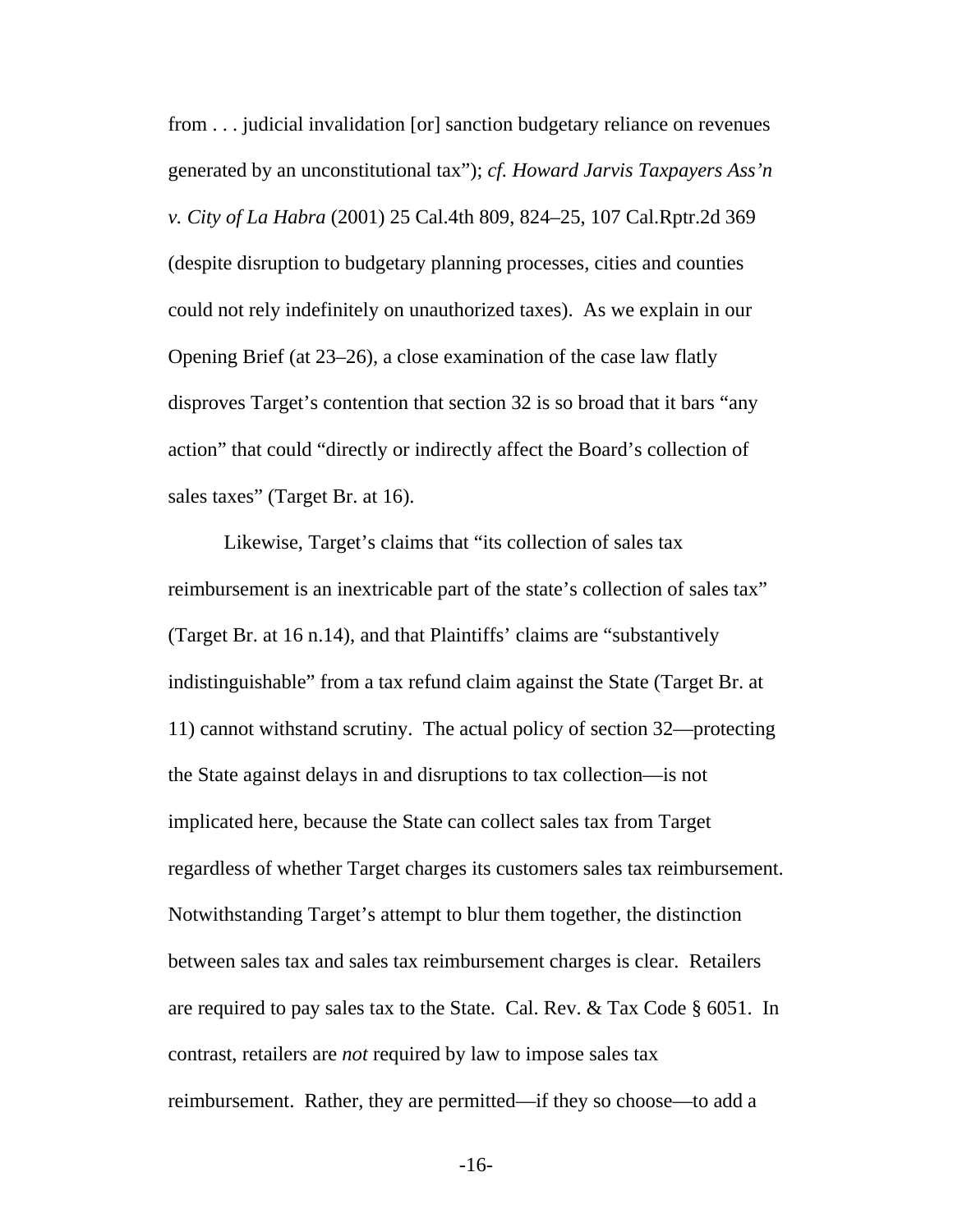<span id="page-23-0"></span>sales tax reimbursement charge to the price of a taxable item. *See* Cal. Civ. Code § 1656.1 ("Whether a retailer may add sales tax reimbursement to the sales price of the tangible personal property sold at retail to a purchaser depends solely upon the terms of the agreement of sale."); 18 Cal. Code Regs. § 1700(a)(1); *Livingston Rock & Gravel Co. v. Salvo* (1955) 136 Cal.App.2d 156, 161–62, 288 P.2d 317 (Tax Code "is merely optional with the retail merchant as to whether he will reimburse himself from his customers," and "reimbursement of the amount of the tax rests upon the contractual arrangements of the parties") (citation omitted). Target's claims that it is not "allowed . . . to sell tax-free hot coffee to go" (Target Br. at 3), and that it is "compelled" to impose sales tax reimbursement charges "for the benefit of a taxing agency" (Target Br. at 24), are demonstrably false.

In sum, Target fails to articulate any cognizable State interest that would justify treating it as the legal equivalent the State and treating Plaintiffs' claims as the legal equivalent of sales tax refund claims.

### **B. Target's Own Interests Do Not Entitle It To Constitutional or Statutory Immunity.**

The heart of Target's argument is that *its own* interests will be negatively affected if this Court does not immunize it from liability. Target warns that a decision allowing Plaintiffs' claims to proceed will "wreak havoc on retail businesses" and urges the Court to consider the effects of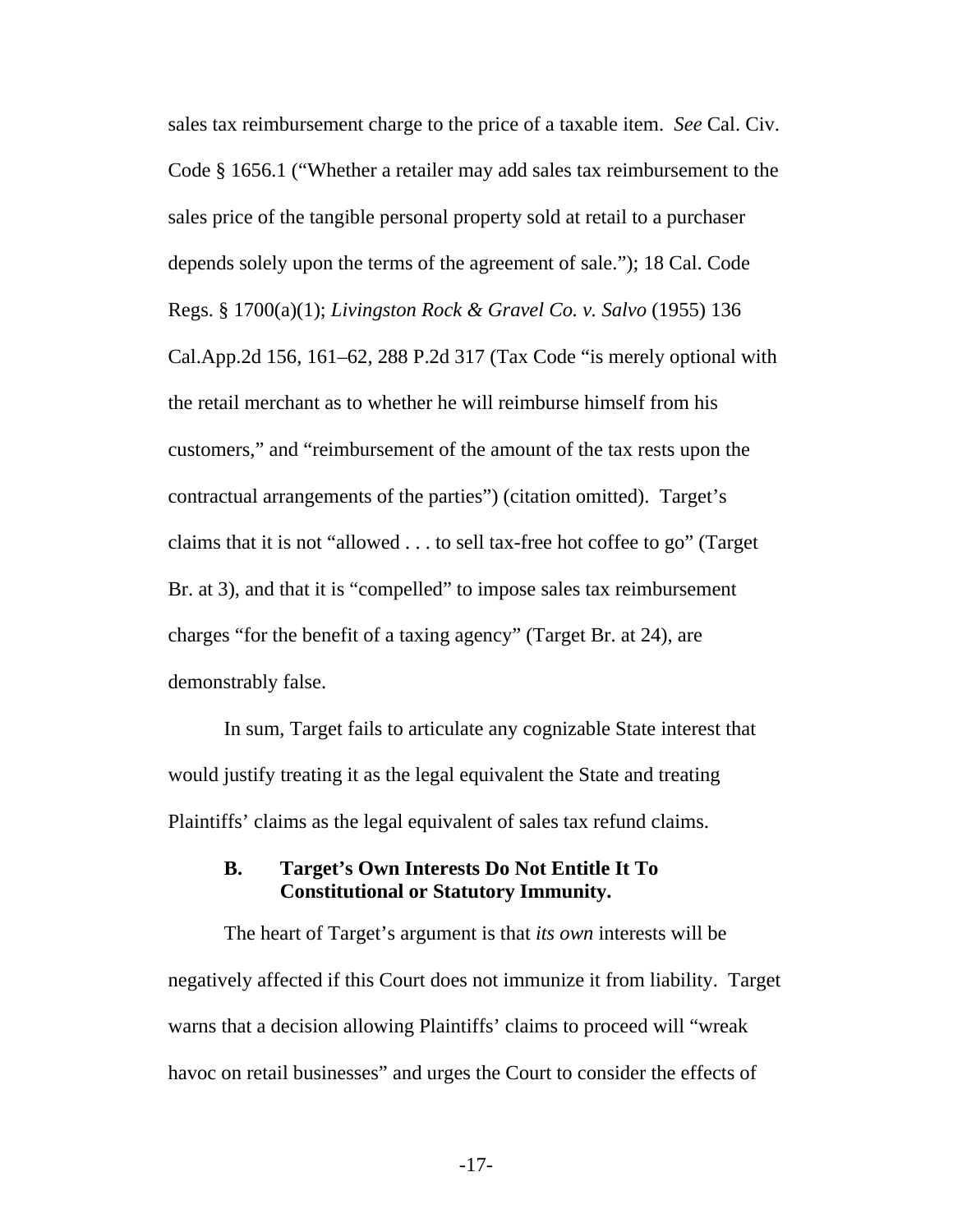such a ruling on Target. Target Br. at 13. Target complains, for instance, that, if Plaintiffs ultimately prevail on their claims, there will be no point in the company exercising its right under the Tax Code to file a refund claim with the Board, because "the odds are overwhelming" that the claim will be denied by both the Board and the reviewing court. Target Br. at 14. In the same breath, Target protests that it could not possibly *sue* the Board for a refund, because "no claim was filed." Target Br. at 14. The Court should dismiss Target's pity-the-poor-retailer argument.

First of all, Target's interests are irrelevant to the constitutional and statutory questions before this Court. Section 32 and its statutory corollaries do not address, let alone protect, the interests of private retailers. *See State Bd. of Equalization*, 39 Cal.3d at 638–39.

Second, Target's sky-is-falling scenarios ignore basic facts. There is no possible way, for example, that Target would end up "paying twice." Target Br. at 15. Assuming Target has, as it claims, remitted the money it took from Plaintiffs to the Board, *if* Plaintiffs prevail, *and* the Board denies Target's refund claim, *and* that decision is upheld in court, Target will pay only once: to the Board. It will not "pay" any second amount to its customers out of pocket, because it will be required only to *return* to its customers the money *it took from them* as sales tax reimbursement. Thus, even under its worst-case scenario, Target will still only pay once.

-18-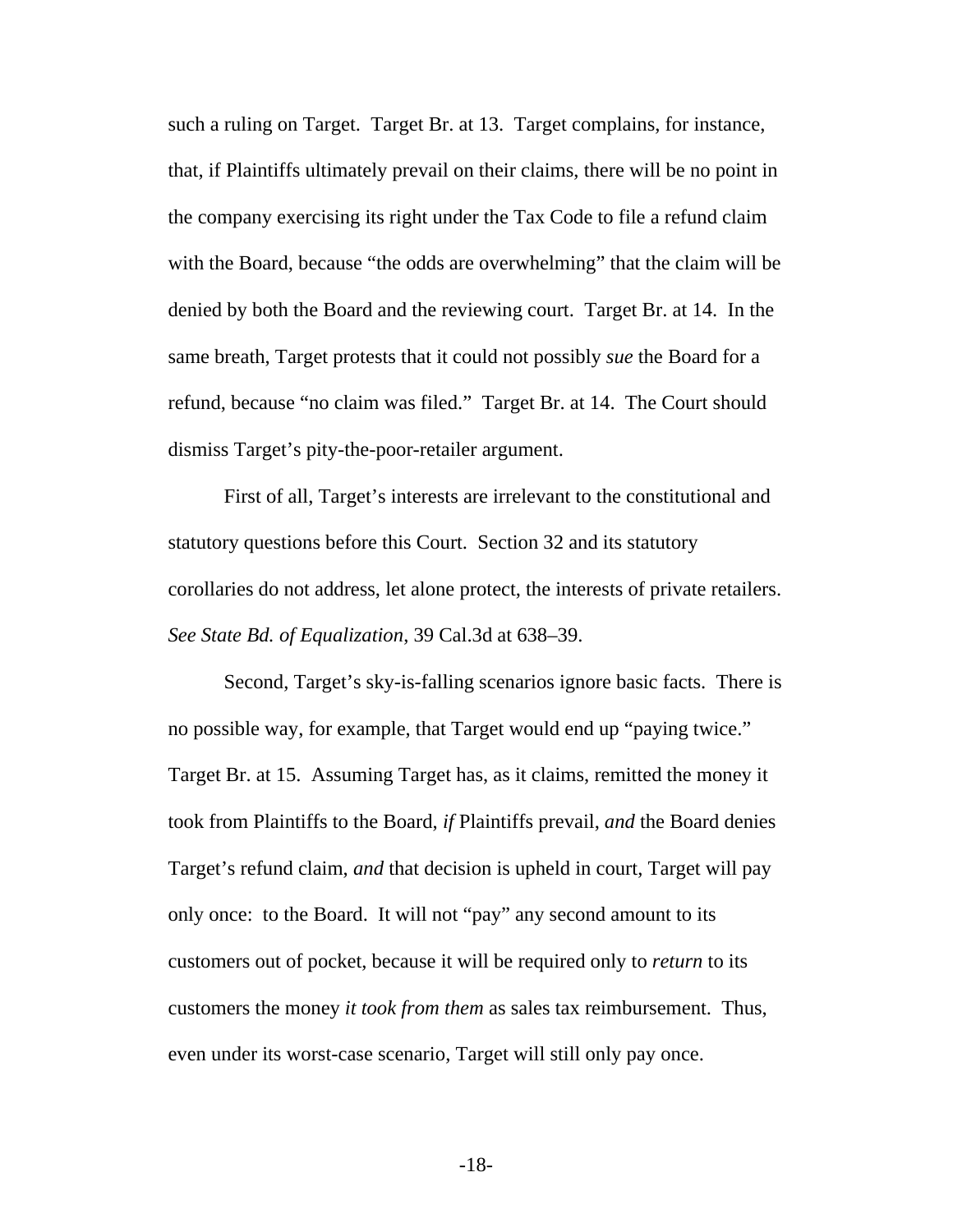Likewise, there is no good reason why Target cannot seek a sales tax refund from the Board, nor to believe Target's speculation that the Board would deny its claim because it would rely on the company's earlier interpretation of the Tax Code. Target Br. at 14. After all, if the Board always denied refund claims on grounds that the retailer's original decision to pay the sales tax at issue was correct, all tax refund claims would be futile. But that clearly is not the case. *See* State Bd. of Equalization, 2007– 08 Annual Report at 29, *available at*

http://www.boe.ca.gov/annual/pdf/2008/4-sales08.pdf. (taxpayers received "more than \$116.1 million in sales and use tax refunds" in fiscal year 2007–  $(08).$ <sup>[5](#page-25-0)</sup>

Target next complains that, even if the Board granted its claim for a refund, it might not recover 100% of the money it would be required to reimburse its customers, because the statute of limitations is longer for UCL actions than for refund actions under the Tax Code. Target Br. at 14. Presumably, Target believes that its customers—not the company—should bear the financial risk that it is improperly imposing sales tax

 $\overline{a}$ 

<span id="page-25-0"></span><sup>&</sup>lt;sup>5</sup> Furthermore, even if the Board declined Target's refund claim, there is no reason to suspect that a reviewing court would simply accept the Board's ruling. The case law is replete with examples of courts exercising their independent authority to determine the validity of taxes and refund claims.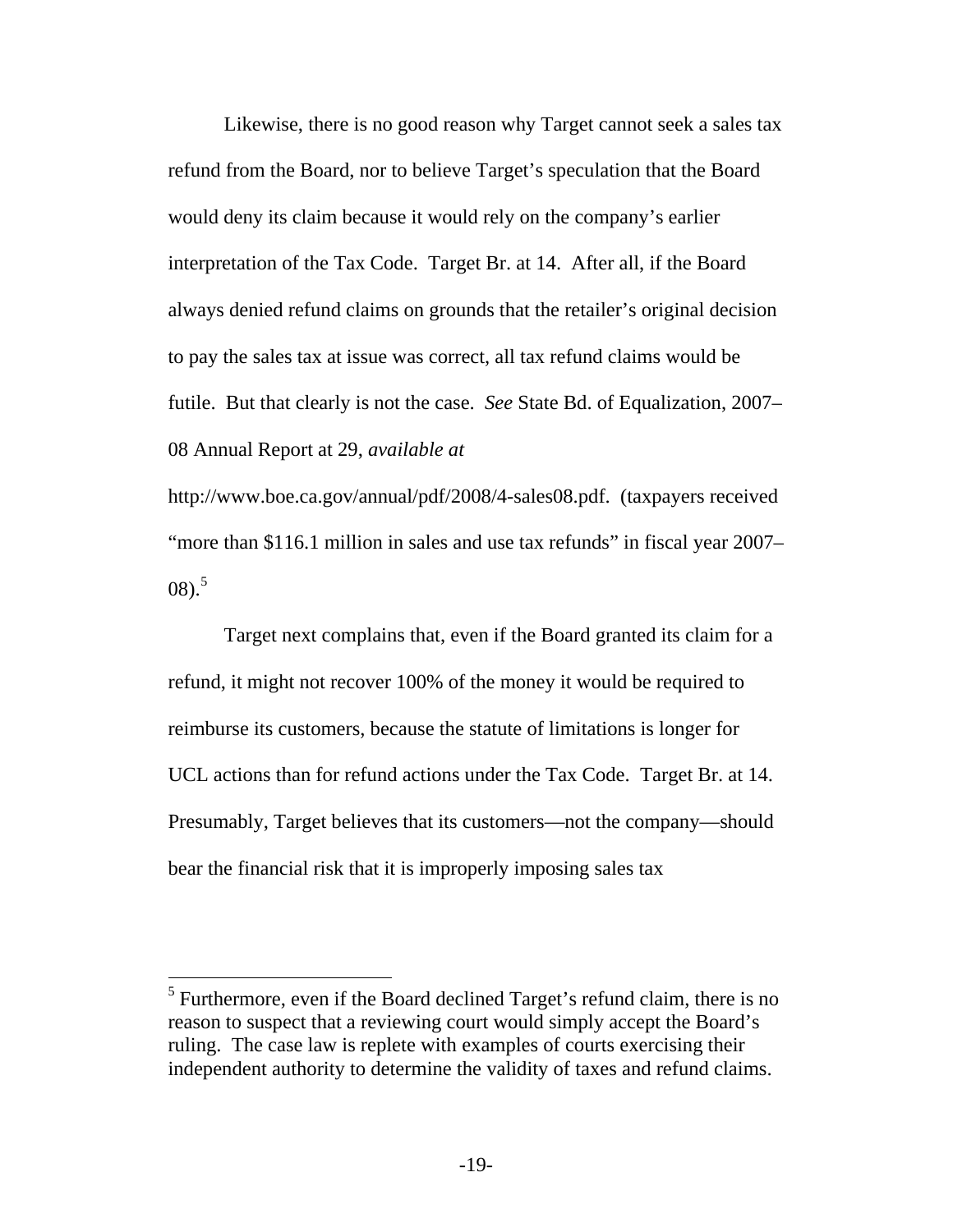<span id="page-26-0"></span>reimbursement charges. If Target is dissatisfied with its remedies under the Tax Code, however, it is free to express its concerns to the Legislature.

Most importantly, to the extent that Target *would* experience inconvenience or cost as the result of a court finding that it wrongly imposed sales tax reimbursement charges on its customers, that should not dictate the outcome of this appeal. If Target violated California law, it should be liable, not immune. If Target has, as it claims, paid the money it took from Plaintiffs to the State, then it should seek and obtain a tax refund. If, for whatever reason, Target is unable to obtain a full refund, then that is nothing more than a foreseeable and acceptable consequence of its actions. And, of course, if Target did not break the law in the first place, then it will not be liable to Plaintiffs and their claims will be dismissed on the merits. Any of these outcomes would be fair. What would not be fair, however, would be for consumers to bear the burden of improperly imposed sales tax reimbursement charges, and for Target and all other retailers in California to be immune from lawsuits *even if they break the law*—and that is precisely what the Court of Appeal held.

### **C. Courts Have, and Should Retain, the Ultimate Authority To Interpret and Enforce the Tax Statutes.**

Target argues that "only the Board may enforce the tax statutes," and that a ruling for Plaintiffs would permit "self-interested consumers" to "usurp the authority of the Board" in determining the validity of tax laws.

-20-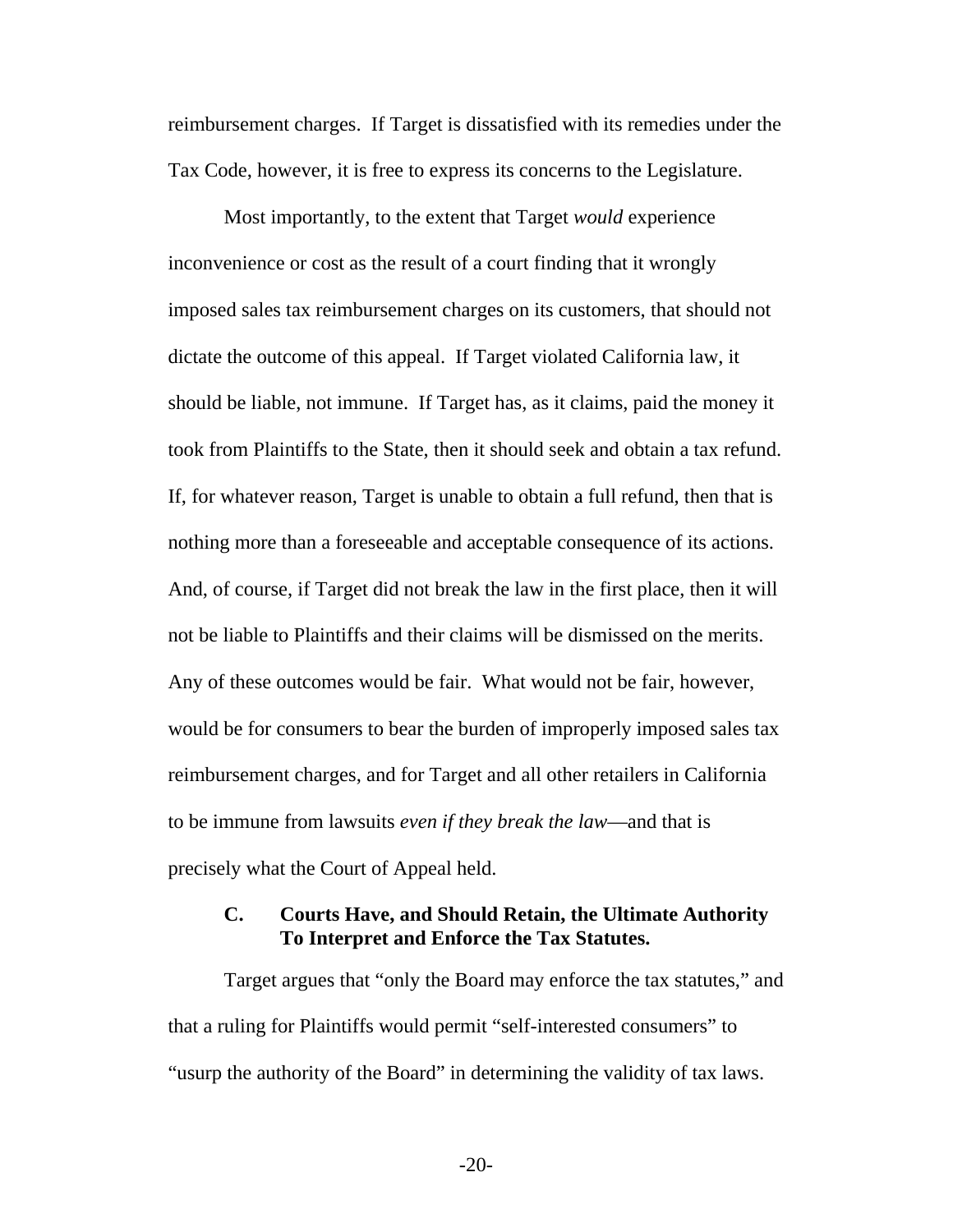Target Br. at 20. But as we explained in our Opening Brief, courts, not the Board, have the ultimate authority to determine the proper construction and application of the tax statutes. *See, e.g.*, *Yamaha Corp. v. State Bd. of Equalization* (1998) 19 Cal.4th 1, 7, 78 Cal.Rptr.2d 1 (court's "ultimate interpretation" of Tax Code is an "exercise of the judicial power . . . conferred upon the courts by the Constitution") (internal quotations omitted); *Ontario Cmty. Found.*, 35 Cal.3d at 822 (rejecting Board's interpretation of sales tax exemption); *Preston*, 25 Cal.4th at 219 n. 6 ("agency interpretations are not binding or necessarily even authoritative"); *Borders Online, LLC v. State Bd. of Equalization* (2005) 129 Cal.App.4th 1179, 1193, 29 Cal.Rptr.3d 176 ("court independently determines the meaning of a statute"); *Sea World, Inc. v. County of San Diego* (1994) 27 Cal.App.4th 1390, 1406, 33 Cal.Rptr.2d 194 ("it is our duty and not that of the [Board] to construe the true meaning of [the statute]"); *Dell, Inc. v. Super. Ct. (Mohan)* (2008) 159 Cal.App.4th 911, 930, 71 Cal.Rptr.3d 905 (holding that retailer had improperly imposed sales tax reimbursement charges in putative consumer class action under UCL and CLRA). $<sup>6</sup>$  $<sup>6</sup>$  $<sup>6</sup>$  Courts</sup>

 $\overline{a}$ 

<span id="page-27-0"></span> $6$  The cases Target cites for the Board's supposed exclusive authority to enforce sales tax statutes hold no such thing. Target Br. at 20. Both *Associated Beverage Co. v. Board of Equalization* (1990) 224 Cal.App.3d 192, 273 Cal.Rptr. 639, and *City of Gilroy v. State Board of Equalization* (1989) 212 Cal.App.3d 589, 260 Cal.Rptr. 723, involved *court review* of the Board's decision-making with respect to sales tax.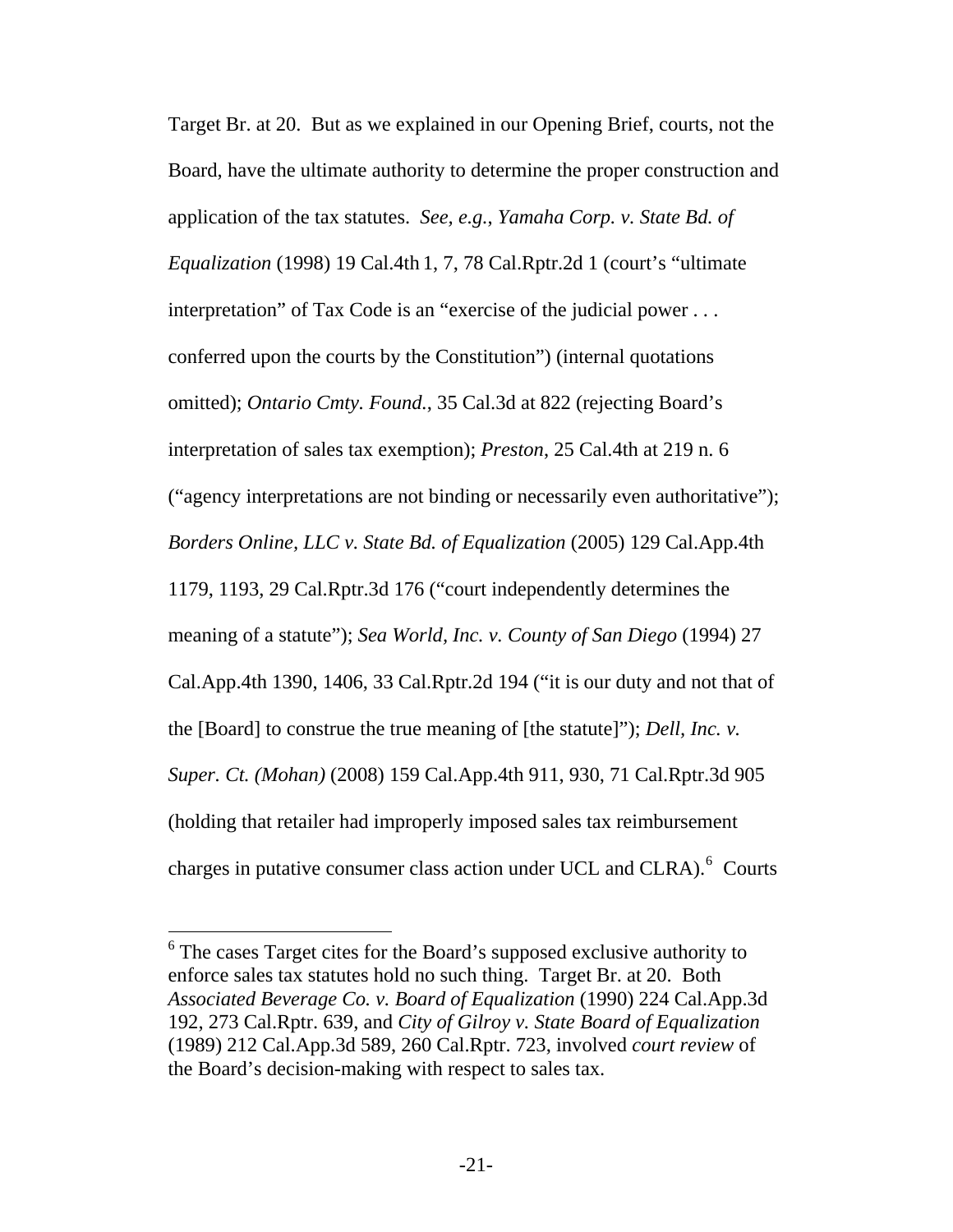<span id="page-28-0"></span>should retain that authority in disputes between retailers and their customers (and post-payment refund actions), and the Board should retain its authority to rule on tax refund claims in the first instance.

Under the rule advocated by Target (and adopted by the Court of Appeal), however, courts would no longer decide sales tax reimbursement disputes between retailers and consumers. And because consumers cannot bring these claims before the Board, *retailers*—not their customers, not courts, and not the Board—would have final authority to interpret the law on sales tax reimbursement charges. There is no legal or policy basis for granting retailers such sweeping immunity.

## **III. TARGET'S ARGUMENT THAT ITS CUSTOMERS DO NOT NEED CONSUMER PROTECTION LAWS IS WRONG.**

Finally, Target repeatedly insists that "there is no need" for the company to be subject to the State's consumer protection laws here. Target Br. at 22, 27. That argument, like Target's other policy arguments, is irrelevant to the question of whether the company is constitutionally and statutorily immune from suit and is another attempt to circumvent the clear constitutional and statutory language that resolves this appeal. Even if Target's position on the usefulness of the consumer protection laws were relevant, none of its arguments withstands scrutiny.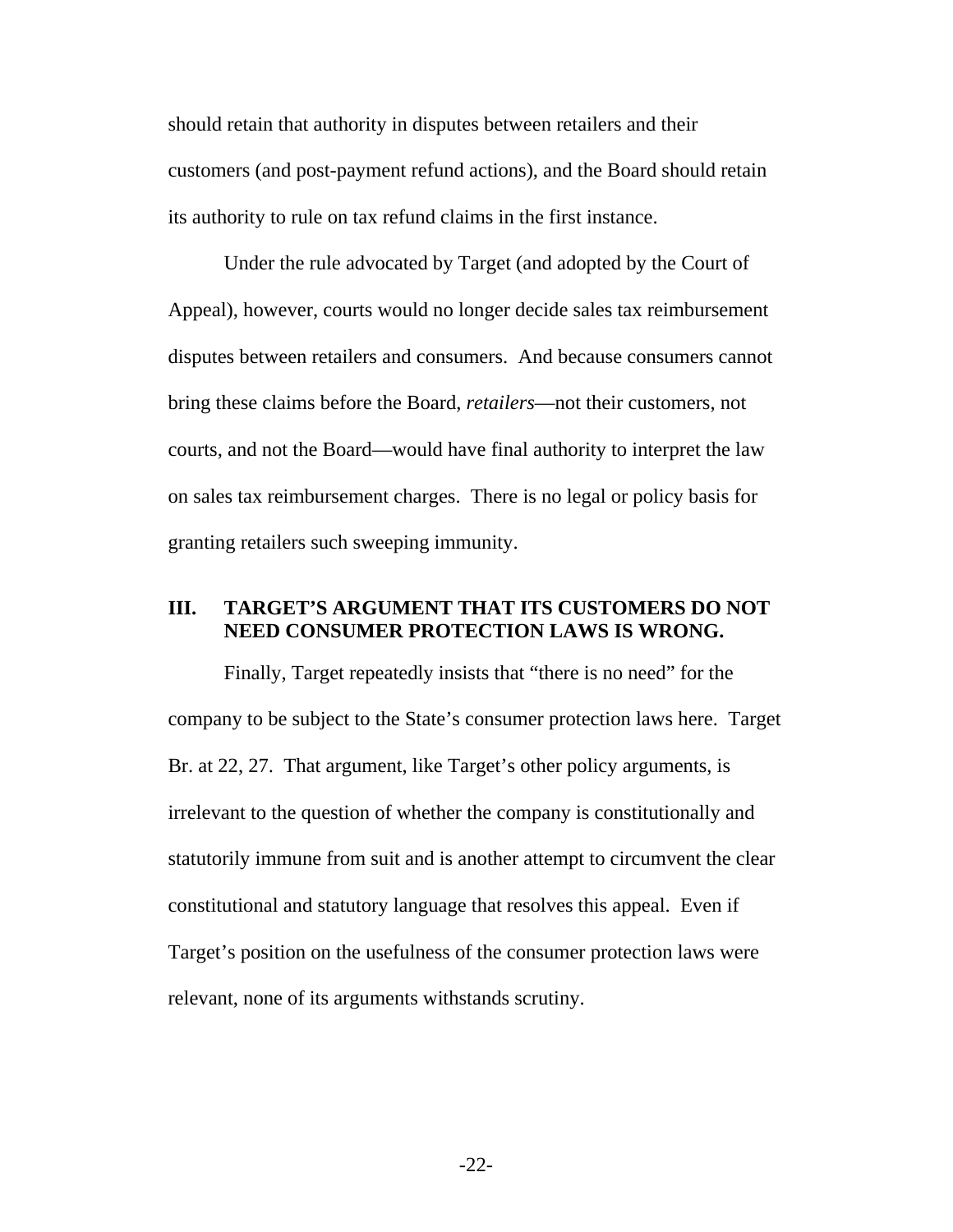#### **A. Target's Insistence That It Has Not Violated the Law Is Irrelevant To Whether It Is Immune from Suit.**

<span id="page-29-0"></span>Target argues that the UCL and CLRA are unnecessary here because it "has not engaged in any conduct forbidden by law" (Target Br. at 2) and thus "there is no wrong" to remedy (Target Br. at 24). These merits arguments are premature. *See People ex rel. Lungren v. Super. Ct.* (1996) 14 Cal.4th 294, 300, 58 Cal.Rptr.2d 855 ("Our only task in reviewing a ruling on a demurrer is to determine whether the complaint states a cause of action. Accordingly we assume that the complaint's properly pleaded material allegations are true . . . .").

More importantly, the question of whether or not Target will ultimately be found liable is irrelevant to this appeal, because the Court of Appeal's sweeping holding immunizes retailers from lawsuits before substantive litigation on the merits has taken place and even if they have violated the law. Under the Court of Appeal's decision, a retailer could flagrantly impose a charge of any amount it chose, and as long as it labels that charge "sales tax" on the receipt, the consumer has no recourse.

Target concedes this, but argues that even if it *has* imposed wrongful sales tax reimbursement charges, section 32 provides it with a "safe harbor" for its conduct. Target Br. at 28. But as this Court has made clear, a "safe harbor" exists only where "another provision . . . actually 'bar[s]' the action

-23-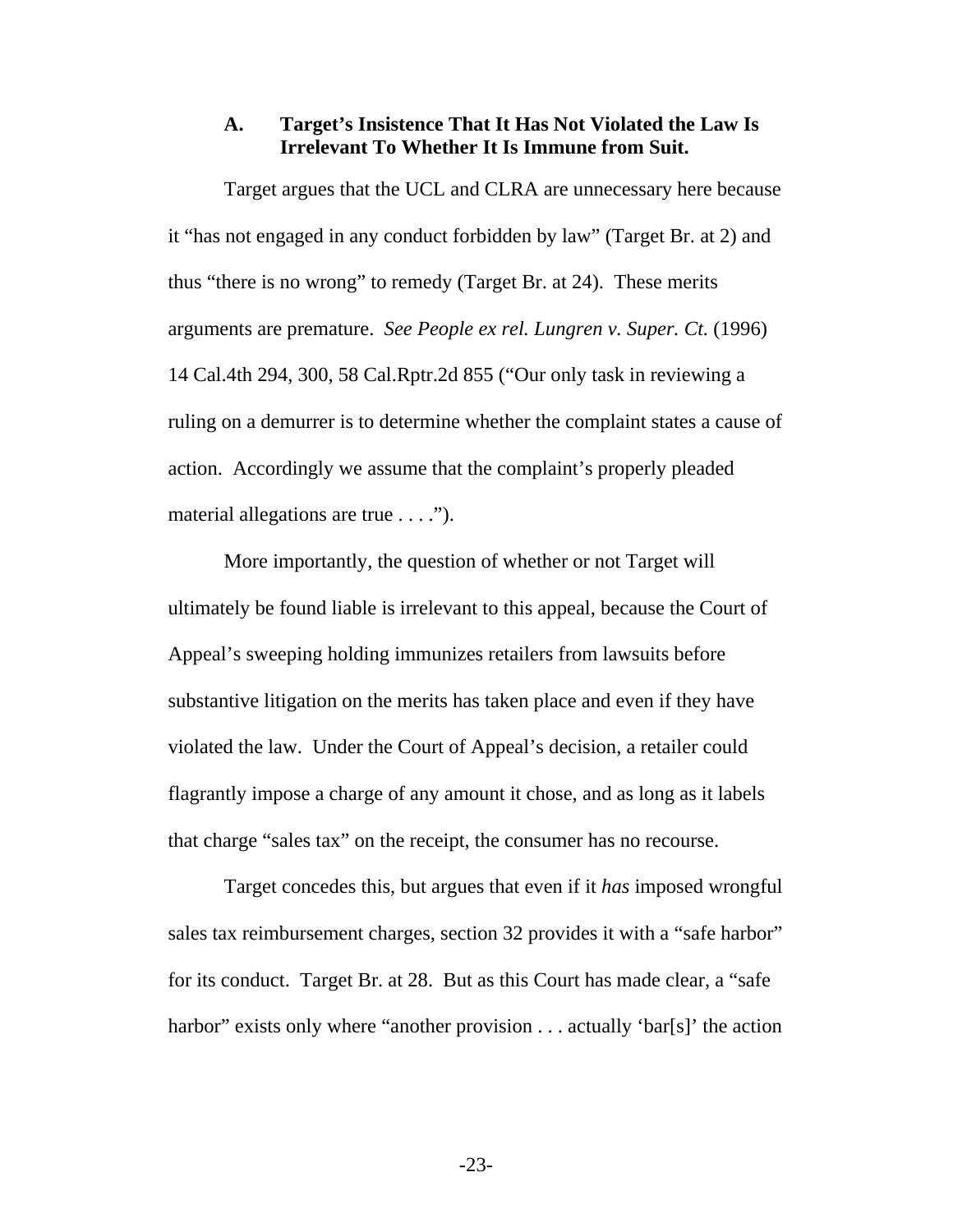<span id="page-30-0"></span>or clearly permit[s] the conduct." *Cel-Tech Commc'ns*, 20 Cal.4th at 183. No provision does that here.

## **B. Target's Argument That It Did Not Benefit From the Unlawful Charges Is Irrelevant To Whether It Is Immune From Suit.**

Target energetically argues that it had "nothing to gain" by unlawfully imposing sales tax reimbursement charges on its customers, and that even if it did so, it should not be held accountable because it pays "every penny" it collects from its customers to the State and thus it has not benefitted from breaking the law. Target Br. at 1–2. Presumably, Target expects the Court to take its word on this. But no discovery has been conducted, there is no evidence in the record yet, and none of the supposed bases for Target's assertion provides any support for its claim.

First, Target shows a sales receipt as supposed evidence that it could "under no circumstances" have kept the money it charged Plaintiffs as sales tax reimbursement. Target Br. at 1–2. But a receipt cannot prove that Target paid to the State *any* money it charges as sales tax reimbursement, let alone the specific charges at issue in this case. It shows only that Target imposed a sales tax reimbursement charge on an item Plaintiffs claim is tax-exempt.

Second, Target may well have an incentive to charge its customers sales tax reimbursement without regard to whether a particular item is taxable, because imposing blanket sales tax reimbursement charges on

-24-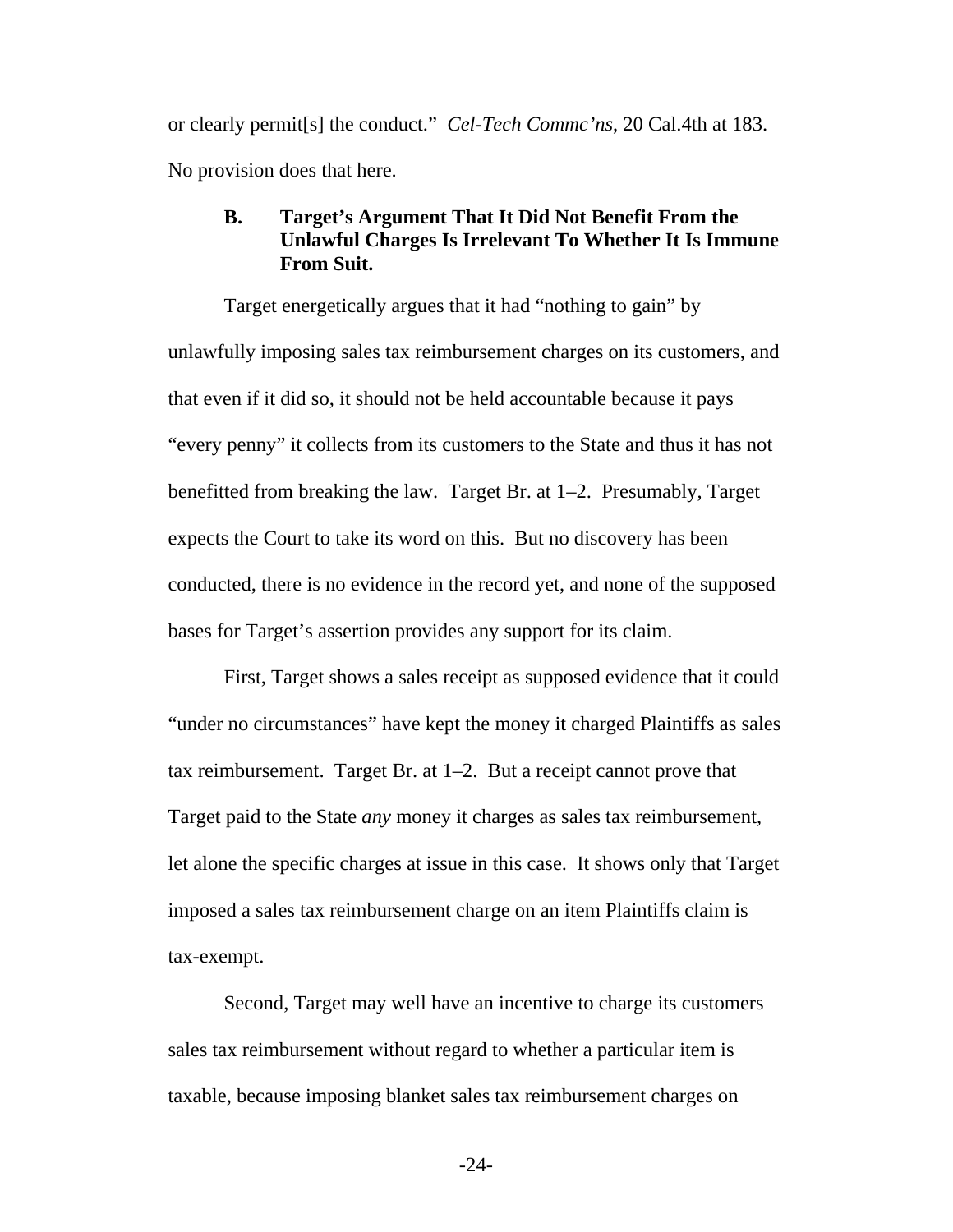everything is easier than figuring out the details. Effectively, it passes the burden of determining what is and is not tax-exempt onto its customers, while erring on the side of making them pay.<sup>[7](#page-31-0)</sup>

Third, Target points out that the law requires retailers to remit sales tax to the State. Target Br. at 1, 7. But of course, the mere existence of a legal requirement in no way proves that Target actually complied with that requirement. Indeed, the tax regulations themselves account for the possibility that retailers might impose sales tax reimbursement charges and not remit the money as sales tax to the State. *See* 18 Cal. Code Regs. § 1700(b)(2); *see also* State Bd. of Equalization, *Sales Tax Evasion*, *available at* http://www.boe.ca.gov/invest/salestax.htm (explaining that retailers may be guilty of sales tax evasion if they "collect sales tax reimbursement from their customers on sales but intentionally fail to report and pay the tax collected").

Most importantly, even if Target *did* remit to the State the amounts it allegedly took from Plaintiffs, that would not make its conduct any less

 $\overline{a}$ 

<span id="page-31-0"></span><sup>7</sup> *See* part III.C, below. Notably, by imposing a separate sales tax reimbursement charge on its customers rather than raising its prices, Target can actually reduce its own sales tax burden. See *U.S. v. Cal. State Bd. of Equalization* (9th Cir. 1981) 650 F.2d 1127, 1131–32 & 1132 n.6 (explaining that because sales tax reimbursement charges are excluded from taxpayers' gross receipts for sales tax purposes in California, a taxpayer pays more in taxes if it absorbs the tax itself through higher prices than if it collects sales tax reimbursement from its customers).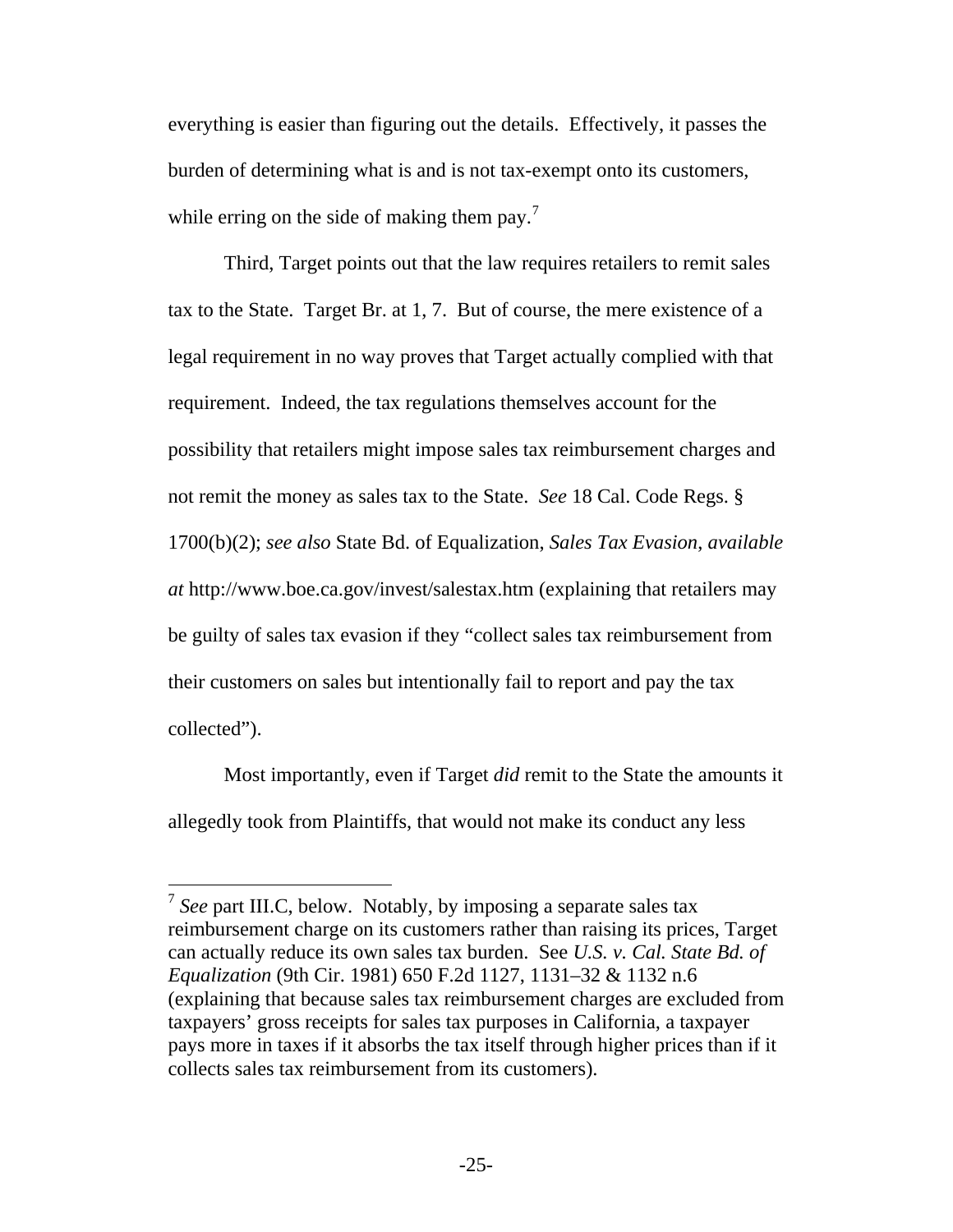unlawful. California's consumer protection laws focus on the harm to consumers, not the benefits to businesses. *See, e.g.*, *Korea Supply Co. v. Lockheed Martin Corp.* (2003) 29 Cal.4th 1134, 1149, 131 Cal.Rptr.2d 29 (object of restitution under UCL is to "return[] to the plaintiff funds in which he or she has an ownership interest"); *Cortez v. Purolator Air Filtration Prods. Co.* (2000) 23 Cal.4th 163, 177, 96 Cal.Rptr.2d 518 (focus of restitution remedy under UCL is on restoring money to the victim). Furthermore, the Court of Appeal's decision immunizes *all* retailers from liability, regardless of what they do with the money they take.

Finally, Target implies that Plaintiffs' claims are not "legitimate" because they are individually too small to matter, and attacks Plaintiffs' counsel for pursuing them. Target Br. at 31. Those criticisms fly in the face of this Court's jurisprudence on the critical role of consumer class actions in deterring wrongdoing. *See, e.g.*, *In re Tobacco II Cases*, 46 Cal.4th at 313 ("[C] onsumer class actions and representative UCL actions serve important roles in the enforcement of consumers' rights . . . when individual claims are too small to justify the expense of litigation, and thereby encourage attorneys to undertake private enforcement actions.") (quotation omitted).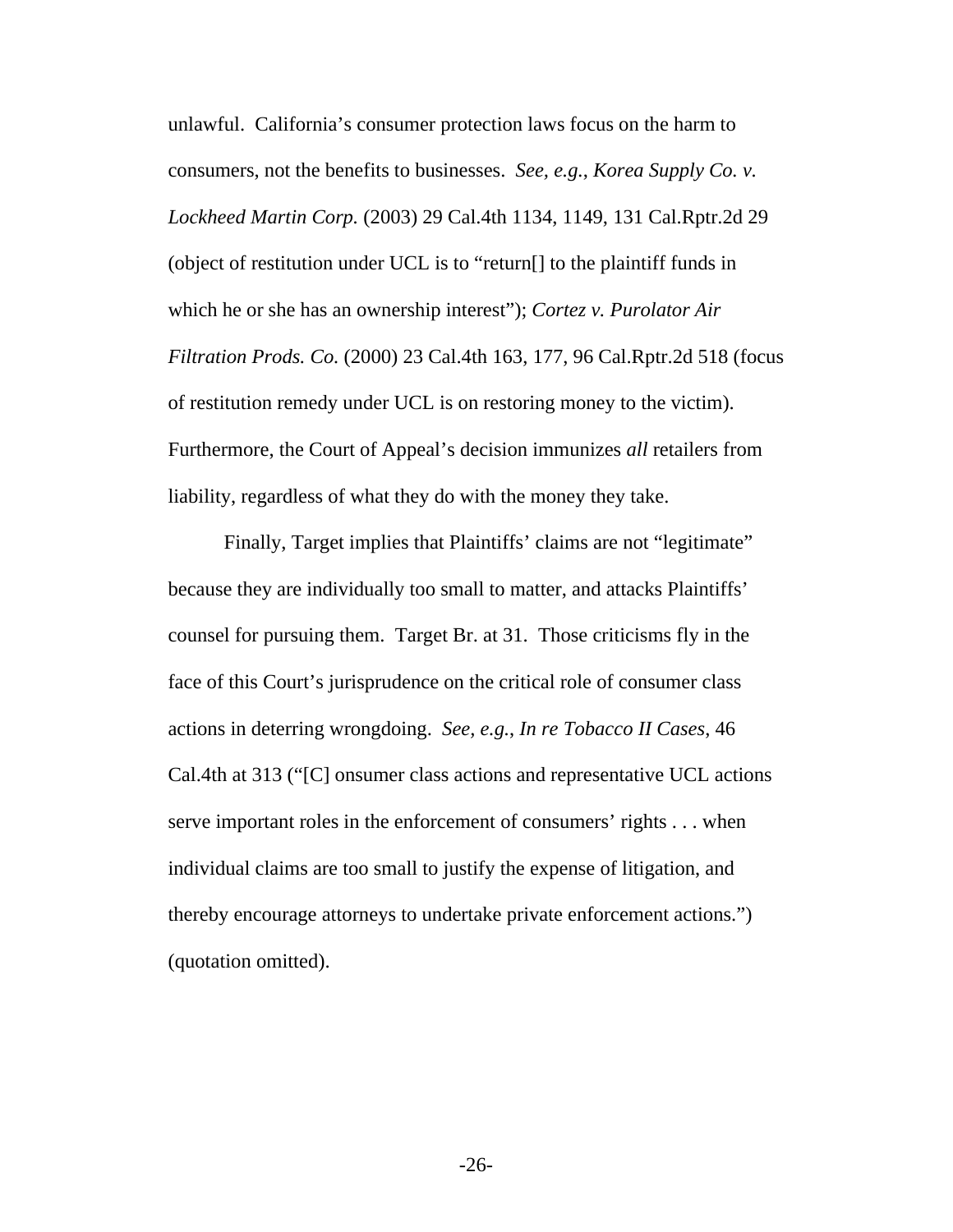### **C. Target's Argument That the Tax Code Is Complicated Is Irrelevant To Whether It Is Immune From Suit.**

<span id="page-33-0"></span>Target's next defense is that, even if it has wrongly imposed sales tax reimbursement charges, it should not be held liable because its gross receipts are "presumptively" taxable, and the specific tax regulation on hot coffee to go is "far from a model of clarity." Target Br. at 7, 29 n.22. In other words, Target would prefer not to be bothered with the details when it can simply charge its customers sales tax reimbursement on everything.

First, it is worth noting that Target's proposed immunity would protect retailers even where a particular tax regulation is perfectly clear. Assume the tax regulation at issue stated in its entirety: "No sales of any widgets are ever taxable." Under the Court of Appeal's holding, if a retailer added a "sales tax reimbursement" charge of \$5 to every one of its sales of widgets, it would be 100% immune from liability under consumer protection laws.

Second, notwithstanding Target's attempt to sow confusion by quoting several paragraphs of irrelevant regulatory text (Target Br. at 29–30 n.22), the tax regulation that applies to the transactions at issue in this case—Regulation 1603(e)—is quite clear. This regulation provides that sales of hot coffee to go which are not sold as part of a meal are *not* subject to sales tax *unless* (1) the retailer is a drive-in (18 Cal. Code Regs. § 1603(b)); (2) more than 80% of the retailer's gross receipts are from the

-27-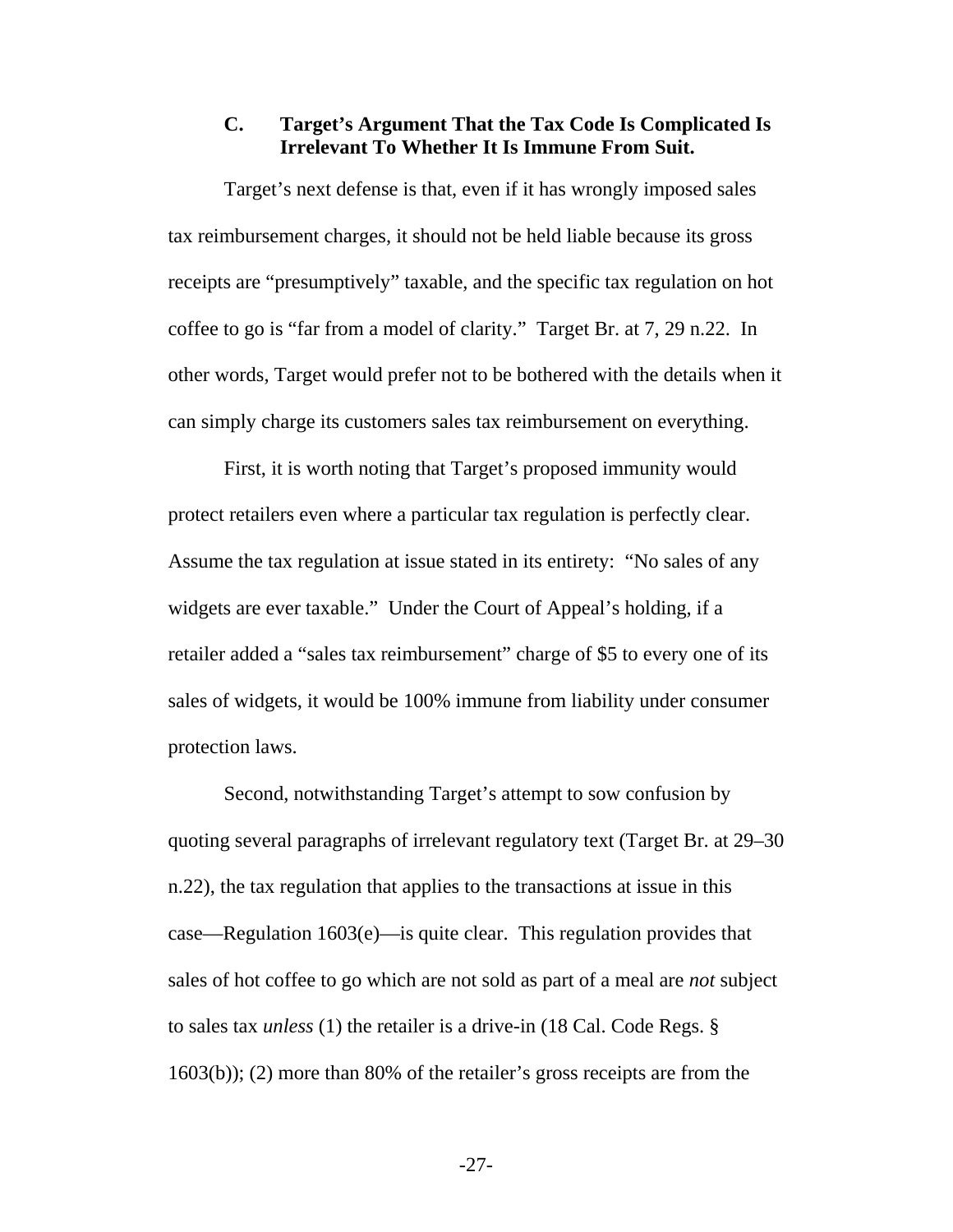sale of food products to be consumed on the premises (i.e., the retailer is a restaurant) (*id.* § 1603(c)); or (3) the retailer charges admission (*id.* § 1603(d)). 18 Cal. Code Regs. § 1603(e). Target has not claimed that it meets any of these three exceptions. Any remaining doubt on the taxability of hot coffee to go is dispelled by a Board publication for taxpayers in Target's situation:

Sales of the following beverages are not taxable when sold for a separate price to go: Hot beverages, such as coffee . . . .

State Bd. of Equalization, *Pub. 22: Tax Tips for the Dining and Beverage Industry* at 3 (March 2006), *available at*

http://www.boe.ca.gov/pdf/pub22.pdf.

Third, even where tax laws *are* unclear, that does not entitle a retailer to impose sales tax reimbursement charges on its customers without regard to whether sales are legally taxable or not. The presumption that "gross receipts are subject to tax" does not prove that an item in any particular sale (or itemized on any particular receipt, for that matter) is taxable. *See* Cal. Rev. & Tax Code § 6091; *State Bd. of Equalization*, 39 Cal.3d at 640 ("The sales tax is not a tax on isolated transactions."). Nor does it entitle a retailer to "err on the side" (Target Br. at 15) of charging its customers more in order to avoid responsibility for separating taxable sales from tax-exempt sales. Retailers, not their non-taxpayer customers, should bear the burden of determining the applicability of tax exemptions—and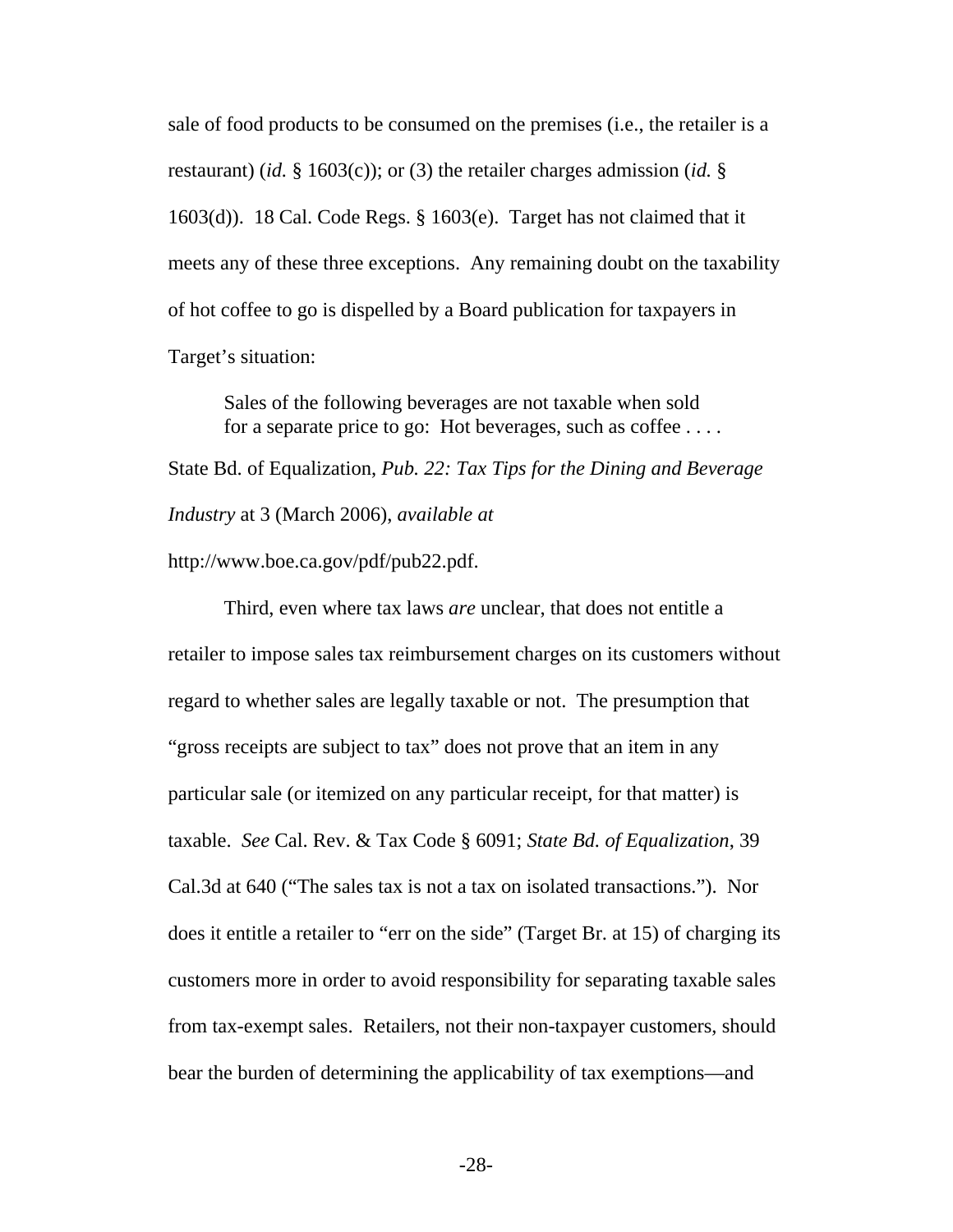<span id="page-35-0"></span>should do so *before* they impose sales tax reimbursement charges.

Consumer protection actions provide an appropriate economic incentive for retailers to take a serious look at whether transactions are taxable, and, if the tax laws or regulations are unclear, to seek clarification from the Board.

If Target seriously contends that the tax statutes and regulations applicable to its business operations are too complicated for the company and its legal advisors to figure out and implement properly, it should make that argument to the Legislature or the Board.

#### **D. Consumers' Ability To "Complain" To the Board Does Not Make Consumer Protection Laws Unnecessary.**

Finally, Target argues that, even if has violated the law, its customers do not need consumer protection laws, because they can pick up the phone and call the Board of Equalization—"the only remedy they need." Target Br. at 23. That is pure speculation.

As we explained in our Opening Brief (at 39–46), non-taxpayers such as Plaintiffs have no legal remedies under the Tax Code. Target concedes that only *it* can file a tax refund claim or lawsuit (Target Br. at 17), and states that it has no interest in doing so (Target Br. at 14). Target claims, however, that customers nonetheless do not need remedies under the consumer protection laws, because they have the "right to complain" to the Board. Target Br at 23. But a "right to complain" is not a substitute for a legal remedy, because the Board is under no obligation to act on informal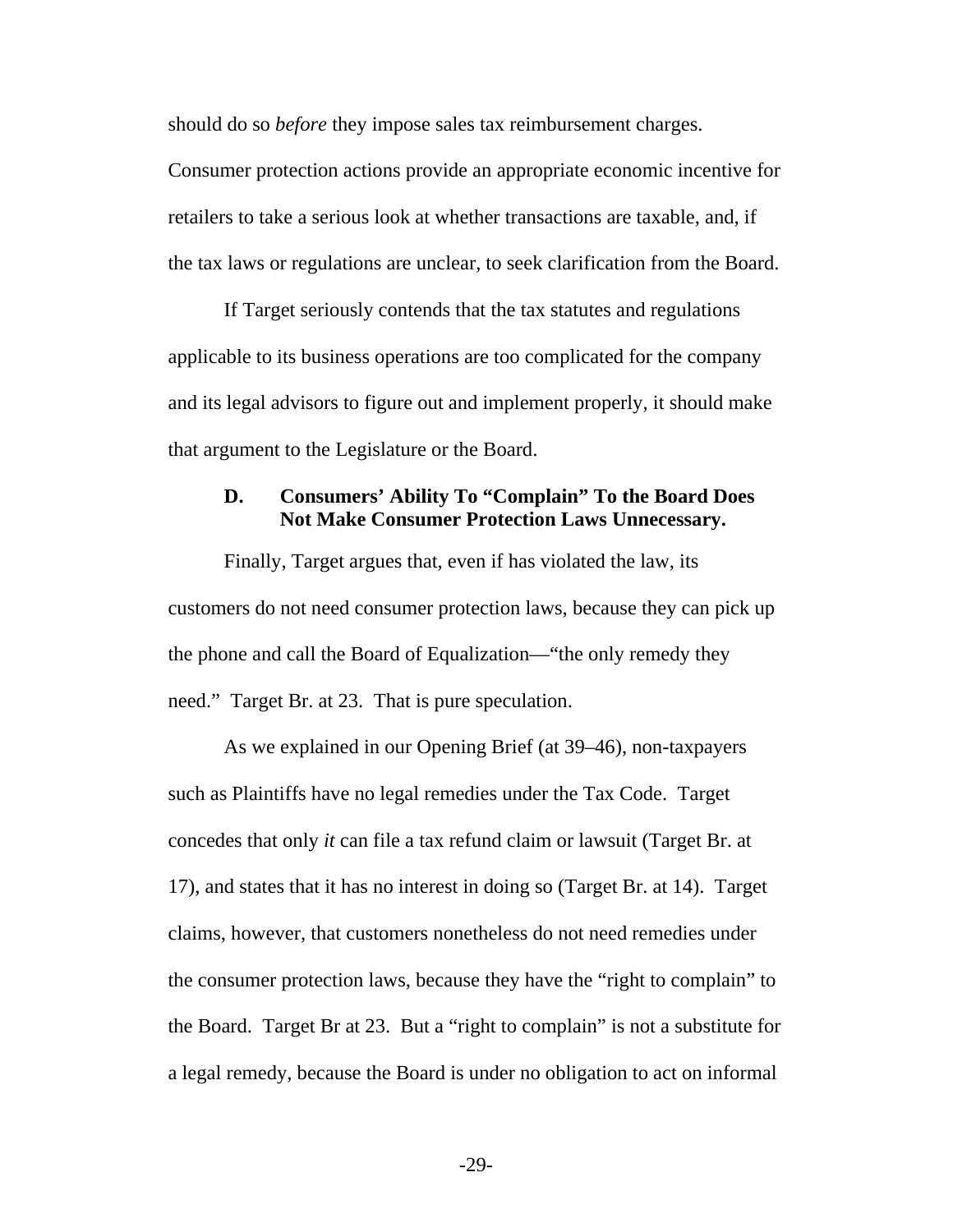complaints from non-taxpayers. (In contrast, the Tax Code requires the Board to act on refund claims by retailers within six months or be subject to suit. *See* Cal. Rev. & Tax Code § 6934.) There is not a shred of evidence to support Target's bald assertion that "a customer's complaint to the Board triggers an investigation and, when appropriate, an audit of the retailer's books and records." Target Br. at 5. As we explained in our Opening Brief (at 43), the Tax Code's audit provisions simply authorize the Board to verify the accuracy of tax returns to determine whether a retailer has underpaid tax; they do *not* require the Board to respond to consumer complaints or to investigate whether a retailer has wrongfully charged sales tax reimbursement. In fact, the Board audits fewer than 1% of all taxpayer accounts per year for *sales and use tax combined*. *See* State Bd. of Equalization, 2007–08 Annual Report at 29, *available at* http://www.boe.ca.gov/annual/pdf/2008/4-sales08.pdf. And even among the subset of such audits that apply to sales tax reporting, there is no indication that *any* are prompted by phone calls from non-taxpayers such as retail consumers.

In sum, Target's contention that California's consumer protection laws are "unnecessary" in this case is meritless. To the contrary, both the allegations in this case and Target's arguments to the Court demonstrate that these laws are essential to protect Target's customers.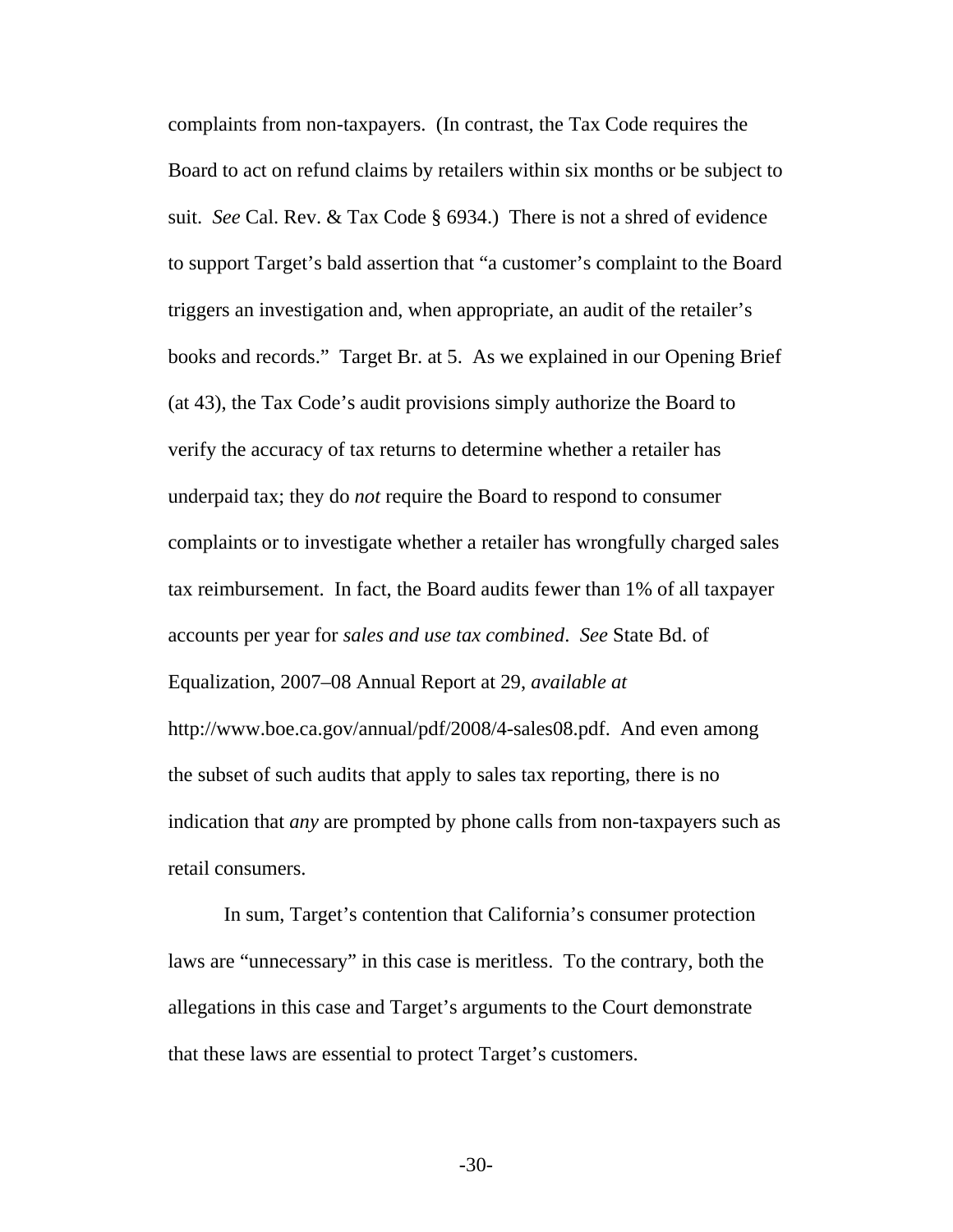#### **CONCLUSION**

<span id="page-37-0"></span>The Court should reverse the decision of the Court of Appeal.

Dated: February 1, 2010 Respectfully Submitted,

By: \_\_\_\_\_\_\_\_\_\_\_\_\_\_\_\_\_\_\_\_\_\_\_\_\_

LESLIE A. BAILEY (Cal. Bar No. 232690) VICTORIA W. NI (Cal. Bar No. 212443) ARTHUR H. BRYANT (Cal. Bar No. 208365) **PUBLIC JUSTICE, P.C.**  555 Twelfth Street, Ste. 1620 Oakland, CA 94607

JOSEPH J. M. LANGE (Cal. Bar No. 128115) JEFFREY A. KONCIUS (Cal. Bar No. 189803) **LANGE & KONCIUS, LLP**  222 N. Sepulveda Blvd., Suite 2000 El Segundo, California 90245

*Attorneys for Petitioners*